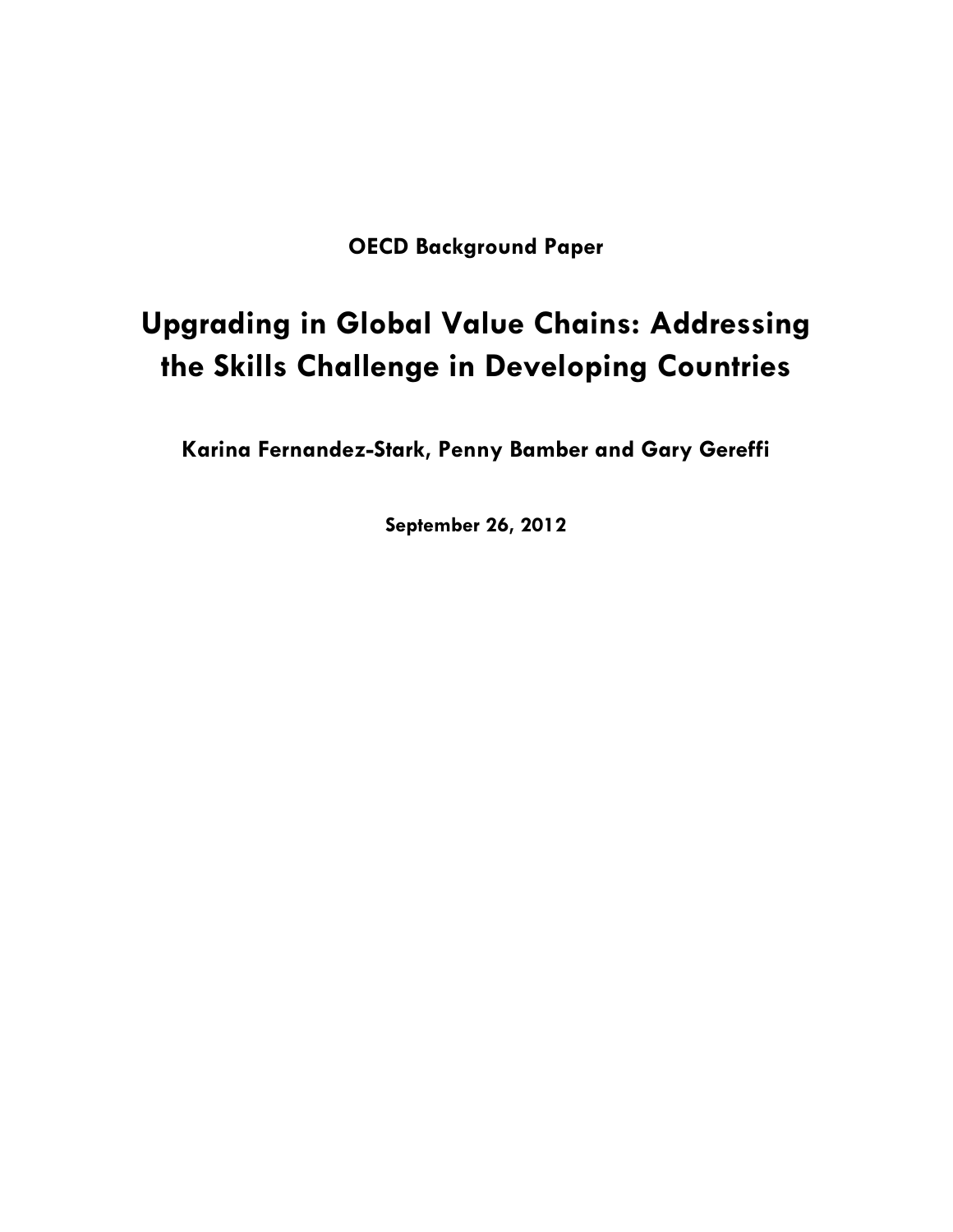# **"Upgrading in Global Value Chains: Addressing the Skills Challenge in Developing Countries"**

This paper is based on the *Skills for Upgrading: Workforce Development and Global Value Chains in Developing Countries* research project undertaken between 2009 and 2011 by the Duke University Center on Globalization, Governance & Competitiveness to improve our understanding of how workforce development strategies can enhance the upgrading efforts and competitiveness of developing countries in global industries.

#### **Acknowledgements**

The authors would like to thank Carlos Álvarez and David Khoudour-Castéras for comments on early drafts.

The authors can be contacted at:

Karina Fernandez-Stark: karina.stark@duke.edu Gary Gereffi: ggere@soc.duke.edu

Penny Bamber: penny.bamber@duke.edu

#### **Duke University, Center on Globalization, Governance & Competitiveness (Duke CGGC)**

The Duke University Center on Globalization, Governance & Competitiveness (Duke CGGC) is affiliated with the Social Science Research Institute at Duke University. Duke CGGC is a center of excellence in the United States that uses a global value chains methodology to study the effects of globalization in terms of economic, social and environmental upgrading, international competitiveness, and innovation in the knowledge economy. Duke CGGC works with a network of researchers and scholars around the world in order to link the global with the local and to understand the effects of globalization on countries, companies and the full range of development stakeholders.

#### © September, 2012

Center on Globalization, Governance & Competitiveness, Duke University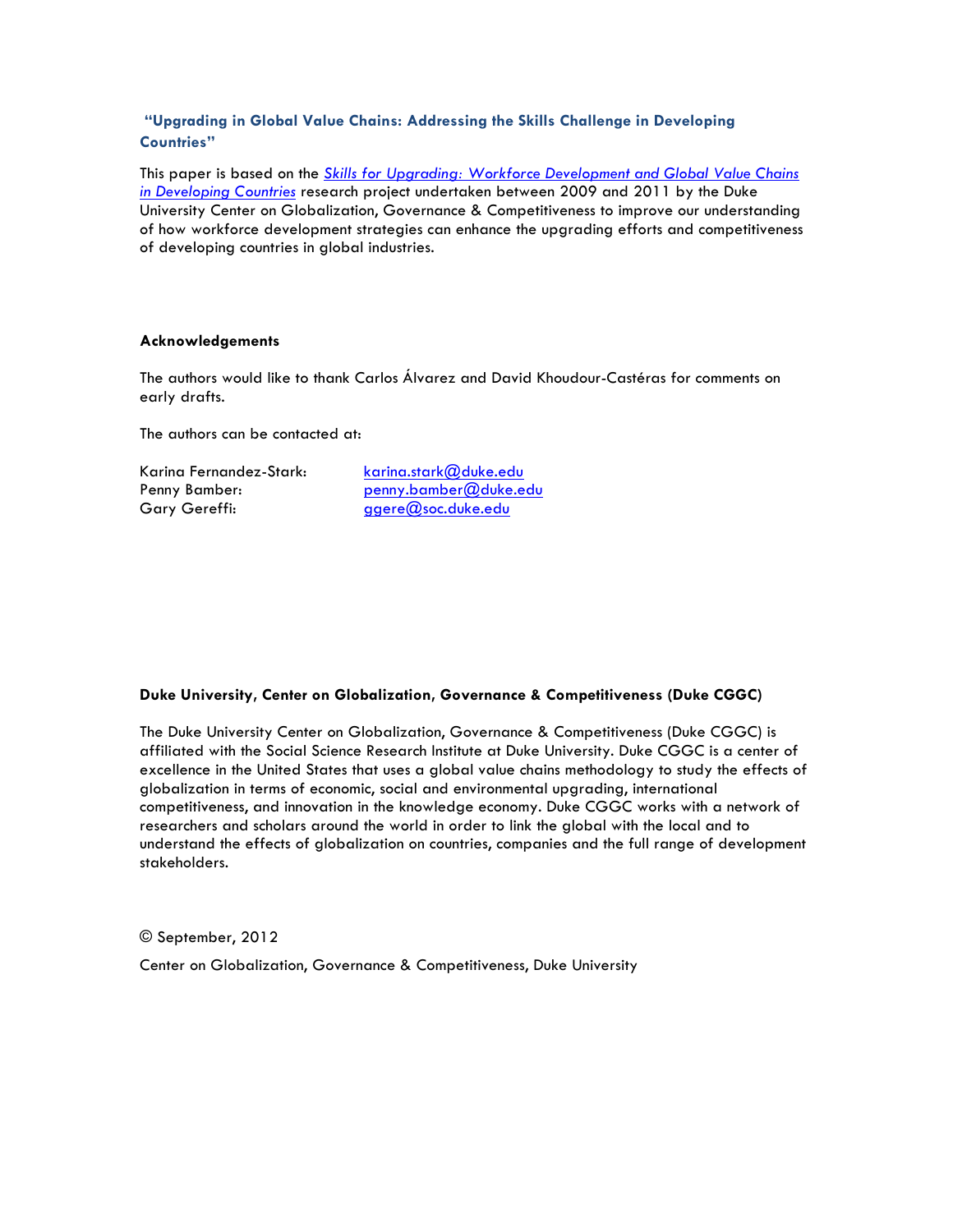# **Acronyms**

| <b>Business Process Outsourcing</b>                                                                      |
|----------------------------------------------------------------------------------------------------------|
| Cut Make Trim                                                                                            |
| Department for International Development                                                                 |
| <b>European Union</b>                                                                                    |
| <b>Gross Domestic Product</b>                                                                            |
| Deutsche Gesellschaft für Internationale Zusammenarbeit (German Agency for<br>International Cooperation) |
| Global Value Chain                                                                                       |
| Information Technology Outsourcing                                                                       |
| Own Brand Manufacturing                                                                                  |
| Own Design Manufacturing                                                                                 |
| Own Equipment Manufacturing                                                                              |
| Non-governmental organization                                                                            |
| National Skill Development Corporation                                                                   |
| President Gloria Macapagal-Arroyo                                                                        |
| Small- and medium-sized firms                                                                            |
| Technical and vocational education and training                                                          |
| United Nationals Industrial Development Organization                                                     |
| United States Agency for International Development                                                       |
|                                                                                                          |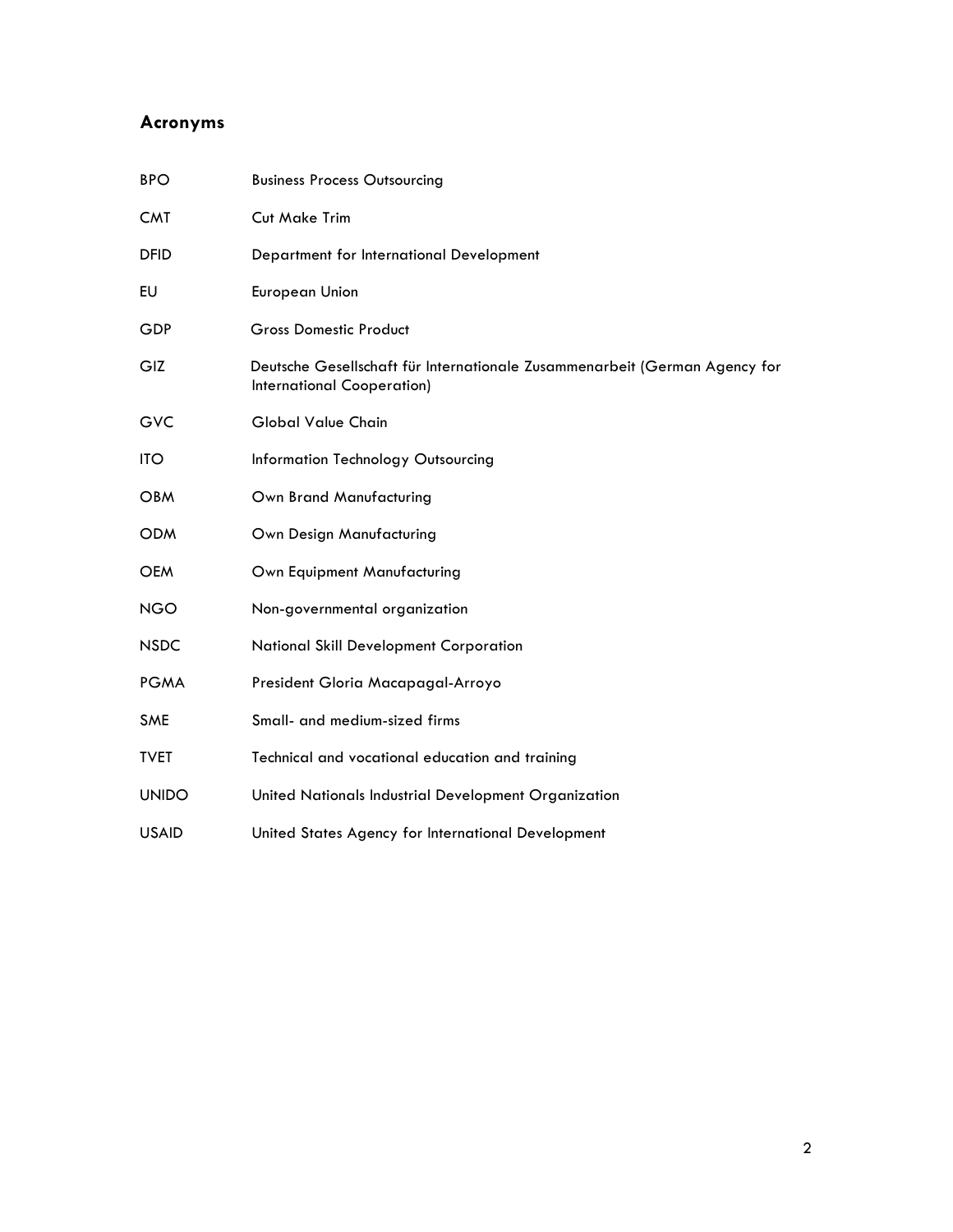# **Table of Contents**

| I.  |    |                                                                                          |
|-----|----|------------------------------------------------------------------------------------------|
| Ш.  |    |                                                                                          |
|     | А. |                                                                                          |
|     | В. | Key Workforce Development Challenges for Upgrading in Global Value Chains  12            |
| Ш.  |    | Skills for Upgrading: Circumventing Shortcomings in the Workforce Development Systems of |
|     | А. |                                                                                          |
|     | В. |                                                                                          |
|     | 1. |                                                                                          |
|     | 2. |                                                                                          |
|     | 3. |                                                                                          |
|     | C. |                                                                                          |
|     | 1. |                                                                                          |
|     | 2. |                                                                                          |
|     | 3. |                                                                                          |
| IV. |    |                                                                                          |
| ٧.  |    |                                                                                          |
| VI. |    |                                                                                          |

# **List of Tables**

| Table 1. Global Value Chains and Countries Selected for Analysis, by Upgrading Stage  9 |  |
|-----------------------------------------------------------------------------------------|--|
|                                                                                         |  |
|                                                                                         |  |

# **List of Figures**

| Figure 3. Typology of Skills Development Policies for Global Value Chain Upgrading 21 |
|---------------------------------------------------------------------------------------|

# **List of Boxes**

| Box 3. Addressing the Skills Gap in India: National Skill Development Corporation (NSDC) 19 |  |
|---------------------------------------------------------------------------------------------|--|
| Box 4. Philippines Government Financial Support for the Offshore Services Industry20        |  |
|                                                                                             |  |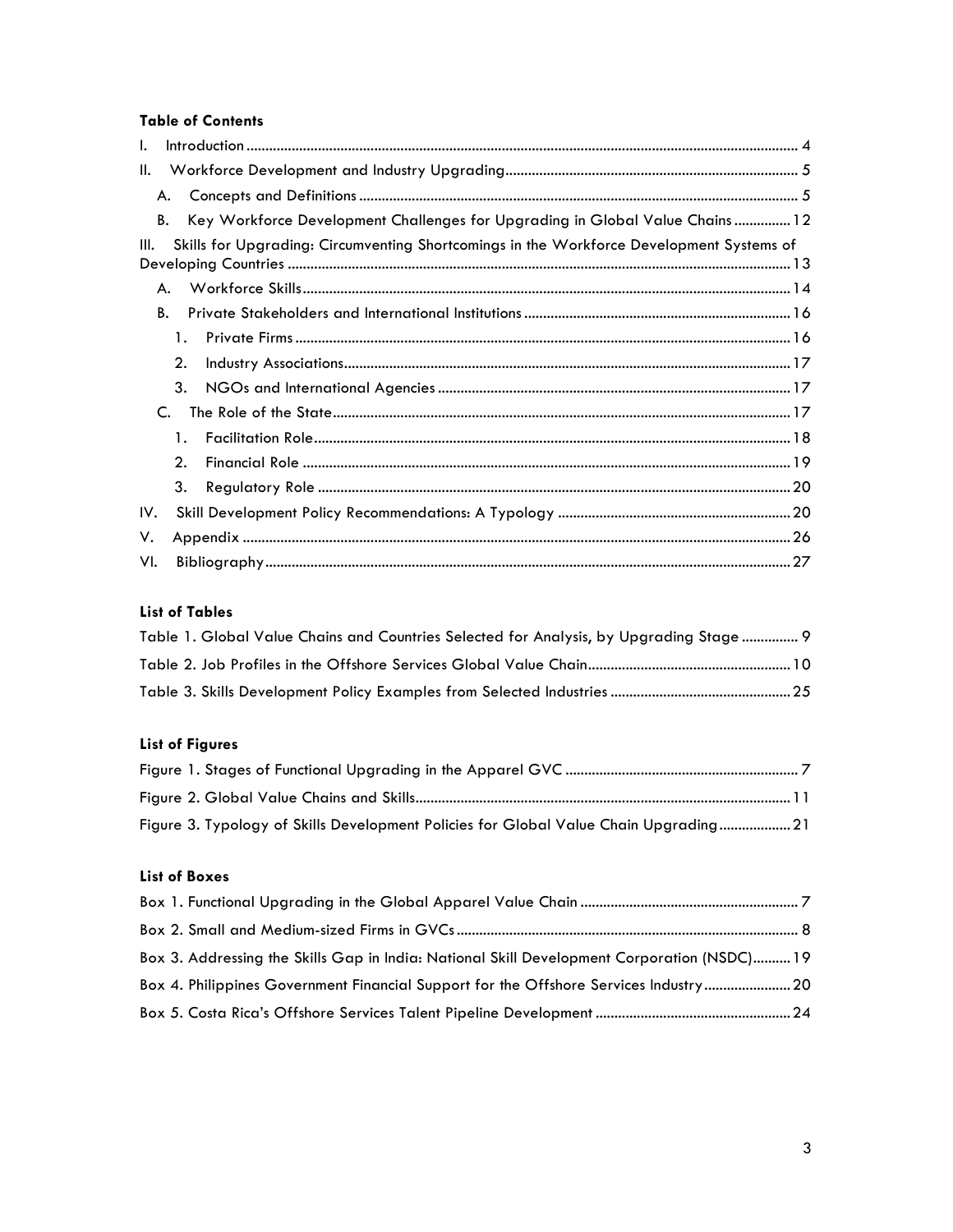## **I. Introduction**

As developing countries expand their participation in the global economy, human capital is becoming a critical factor for competitiveness. Skills and workforce development are essential elements for upgrading in global value chains (GVC), which are characterized by their dynamic nature that demands individuals who can continuously update and improve their skills in a rapid and effective manner. These globally dispersed chains present multiples opportunities for developing countries to drive economic growth and add value to their industries. However, countries must align their skills development to meet international labor demands to sustain and upgrade their positions within GVCs.

This paper is based on the *Skills for Upgrading: Workforce Development and Global Value Chains in Developing Countries* research project undertaken between 2009 and 2011 by the Duke University Center on Globalization, Governance & Competitiveness.<sup>1</sup> Over the course of this research, we examined the role of workforce development using the GVC methodology in four industries: apparel, fruit and vegetables, offshore services and tourism in 19 developing countries. We analyzed workforce development initiatives implemented by a variety of stakeholders and assessed how these aligned with industry upgrading. We found that these initiatives facilitated upgrading, but also that the formal local educational institutions in emerging nations typically were not well aligned with the skills required by GVCs and they are not adequately positioned to prepare the workforce to adapt to future challenges.

In developing countries, traditional workforce development systems often do not provide the skills required by global industries, and thus greater coherence is required between the skills imparted by education and training and the capabilities required by the private sector (Fernandez-Stark et al., 2010b; Gereffi et al., 2011; Wadhwa et al., 2008). Nevertheless, despite this mismatch, developing countries are adding value to their sectors. We observed that industries are seeking alternatives to overcome the shortcomings of the education system. Complex local arrangements have emerged to support skills upgrading, encompassing a broad range of stakeholders both within and beyond GVCs. These stakeholders include private firms, public and private institutions in education, governments, non-governmental organizations (NGOs), industry associations and international donors. Yet, these local arrangements are reactive policies to fill the skills gaps, and efforts to proactively improve the effectiveness of skills upgrading at the national level are not widespread.

We present a typology for policy recommendations to enhance the capabilities of the labor force to support GVC upgrading. This typology divides policies into three core groups: Early reactive interventions, ongoing proactive interventions and future-oriented interventions. *Early reactive interventions* help to respond to immediate needs of industry and to secure current participation in the chain. *Ongoing proactive interventions* are designed to foster and support upgrading within the chain, by helping to develop a qualified workforce for the emerging needs of the industry. Finally, *future-oriented interventions* are designed to create a solid foundation for the labor force to respond to new demands that are likely in the future. These interventions are complementary and should not be considered mutually exclusive. Future-oriented interventions can be leveraged by different industries through sector-specific training as countries enter, upgrade or exit different value chains. In doing so, over time, the labor force is better equipped for the dynamic

<sup>&</sup>lt;sup>1</sup> Please see http://www.cggc.duke.edu/gvc/workforce-development/index.php for further information regarding this project.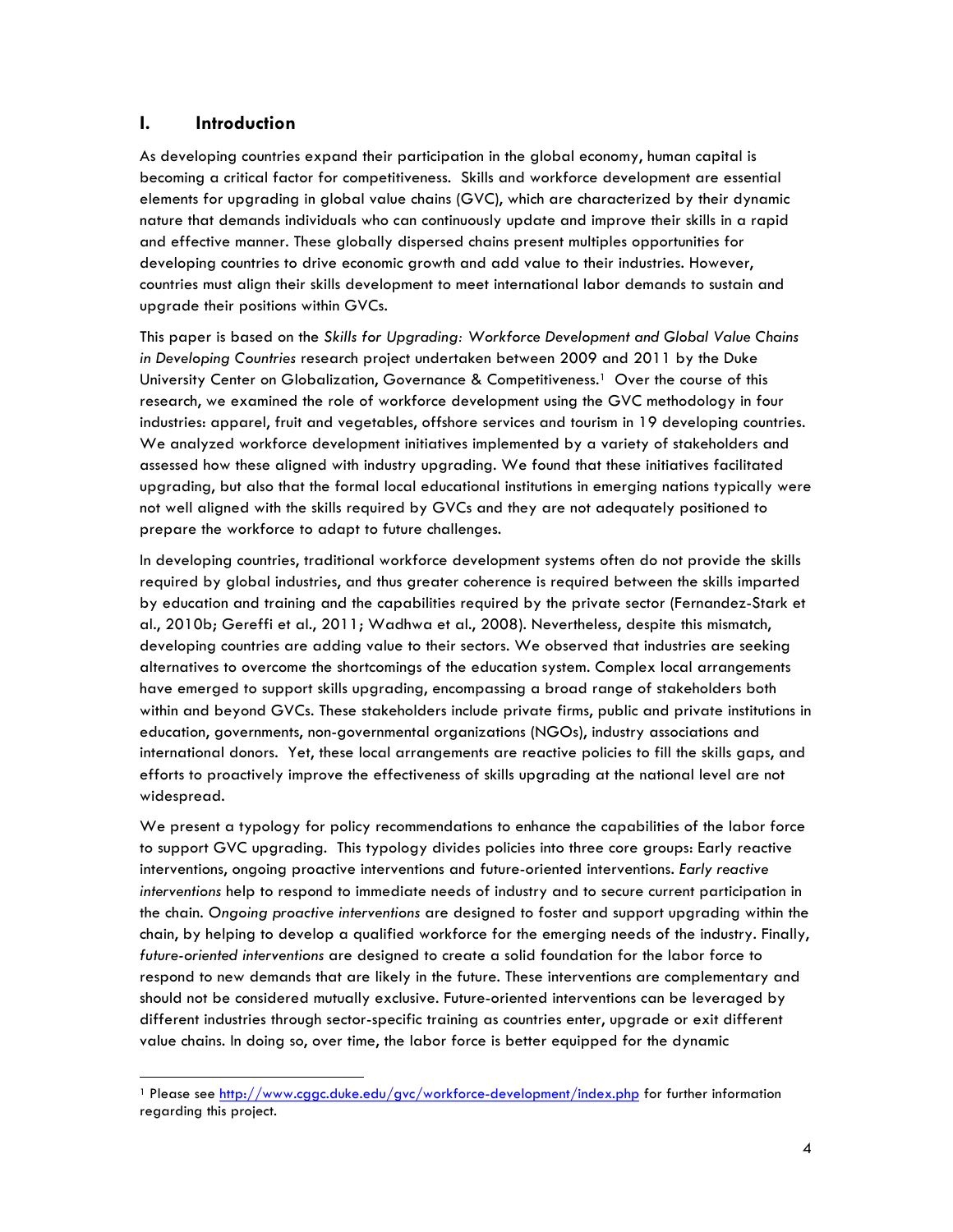environment of GVCs, and workers are able to learn new skills and adapt to new technologies according evolving market needs.

This paper has three sections. In section II, we present the GVC and workforce development concepts and explain their relationship to industry upgrading. Section III illustrates how developing countries overcome gaps in formal education by creating a range of workforce development initiatives for GVC upgrading. In section IV, we provide a typology for skills development and present specific policy recommendations for countries and firms to foster workforce development for industry upgrading.

# **II. Workforce Development and Industry Upgrading**

# **A. Concepts and Definitions**

Globalization has created new opportunities for developing countries to participate in the global economy. At the same time, intense international competition threatens to push many firms out of GVCs. Developing countries can no longer compete on cheap labor alone, they must increase their capabilities or specialize in particular market segments. Consequently, there is growing interest in the role of human capital in driving competitiveness in global sectors. However, increasing capabilities in the labor force is a challenging task (Lall, 2001). Developing countries, unable to provide adequate formal training, struggle with high attrition rates and a mismatch of skills taught by educational institutions and the needs of the labor market (Gereffi et al., 2011). Participation in the global economy heightens the sense of urgency with which developing countries must address these shortcomings in their workforce development systems or else lose the opportunity to integrate effectively and gainfully. In this section, we clarify workforce development as a concept and highlight several of the challenges that developing countries currently face in meeting the demands placed on them by global competition.

We define **workforce development** as the process by which a territory's initial endowment of human capital is converted into a source of competitive advantage for firms and industries in the territory (Gereffi et al., 2011, p. 244). In practice, workforce development occurs via multiple channels (formal education, training, and access to relevant services such as labor market information), and it covers a broad range of activities. Ideally, early education (primary and secondary) should provide the foundation of basic skills essential to fast and effective continued learning. This should then be complemented by specific vocational, technical, and professional education directly linked to existing skill requirements and those for the near future. Education and training should cover important "soft" skills such as communication, leadership, teamwork and conflict management. This broad approach to workforce development is essential to create individuals who can continually update their skills to respond to the dynamic demands of the globalized economy.

In this paper, we adopt a GVC approach to improve the match between the skills provided in developing countries and those required by industry. The **GVC framework** has been developed over the past decade by a diverse interdisciplinary and international group of researchers who have tracked the global spread of industries and studied the implications for corporations, countries and workers. This sector-specific approach allows one to understand how industries are organized by examining the structure and dynamics of different actors involved. The value chain describes the full range of activities that firms and workers around the globe perform to bring a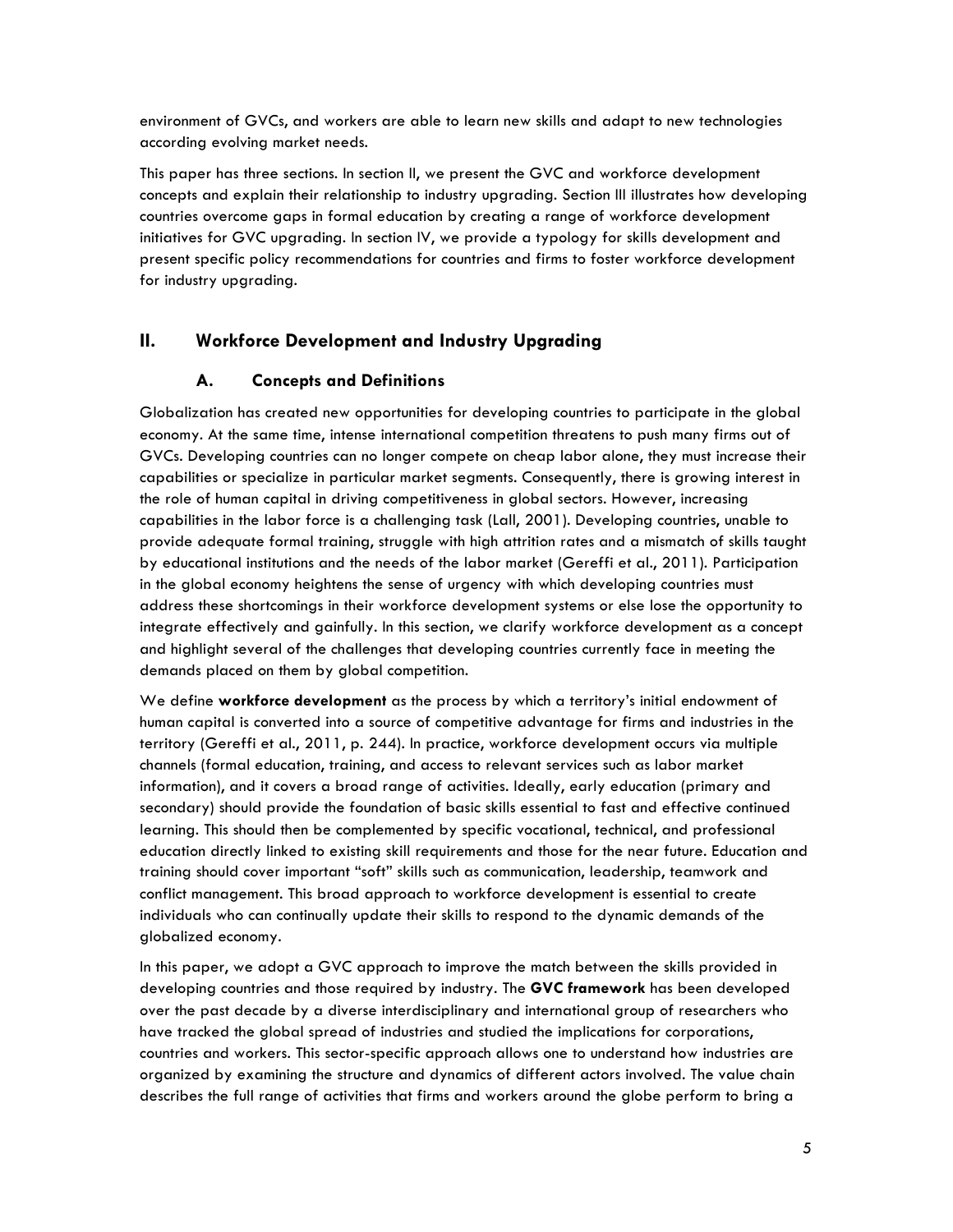product from conception to production and end use. It examines the labor inputs, technologies, standards, regulations, products, processes, and markets in specific industries and international locations, thus providing a holistic view of industries both from the top down and the bottom up. By breaking down the industry into its key segments, it helps countries to identify the specific activities in the chain that their firms currently perform, as well as potential opportunities for these firms in the future (Gereffi & Fernandez-Stark, 2011).

Insertion and sustained participation in GVCs is paramount for the economic growth of many countries, particularly low-income nations, due to accompanying job creation potential, inflow of foreign currency and contributions to poverty reduction. While the GVC framework is occasionally criticized for its specific focus on global industries, indeed, the same methodology can increasingly be applied to understand how local and regional sectors operate as well (Fernandez-Stark & Gereffi, 2012). As developing countries open their borders to foreign investment, local firms must compete with a growing number of foreign firms for the local market and thus are forced to improve the efficiency and quality of their supply chains. Thus, domestic supply chains are influenced by the international standards of global chains.2

Due to the versatility of the GVC approach and its policy relevance, the value chain methodology has been adopted by major development agencies around the world, including the Department for International Development (DFID-United Kingdom), the German Agency for International Cooperation (GIZ), the United States Agency for International Development (USAID), and the United Nations Industrial Development Organization (UNIDO). Their objective is to devise interventions to improve the role of developing countries in these chains, add value to their production and to allow them to fully capture the gains of their participation (Barrientos et al., 2011; GIZ, 2012; Humphrey & Navas-Alemán, 2010; UNIDO, 2009; USAID, 2012).

In the GVC literature, adding value to production or shifting to higher value activities in global production operations is referred to as **economic upgrading** (Gereffi et al., 2005). Economic upgrading includes six distinct changes in the firm's participation in a production model: *Entry into the value chain*, when a new actor begins to participate in the value chain; *product upgrading*, which describes the shift into the production of a higher value product; *process upgrading* describes improvements in efficiency in the production systems, such as the incorporation of more sophisticated technology; *functional upgrading* describes the movement to higher value stages in the chain that require additional skills; *chain upgrading*, which describes the entry into a new value chain by leveraging the knowledge and skills acquired in the current chain; and finally, *end market upgrading*, which describes the incursion into new higher value end market segments, which may involve geographic or industry shifts, such as textile suppliers moving from apparel manufacturers to customers in the medical, defense or construction industries (Gereffi, 2005; Fernandez-Stark, et al., 2011; Humphrey & Schmitz, 2002).

Upgrading trajectories can be analyzed at both the firm and the country levels. In general, a country upgrades when a critical mass of firms located within its borders achieves upgrading. Upgrading patterns differ based on the input-output structure of the value chain and the institutional context of each country or region in which the chain is embedded. Linear upgrading trajectories are frequently observed in product-based sectors, such as agriculture, as expertise must be developed in one segment of the value chain before upgrading into the next segment; "leapfrogging" is not common. In service industries, on the other hand, numerous distinct upgrading

 <sup>2</sup> In Kenya, for example, local supermarket chains helped establish KenyaGAP, a set of standards based on the European norm, GlobalGAP, as well as a Code of Conduct for fresh fruit and vegetable suppliers (Fresh Produce Exporters Association of Kenya, 2010).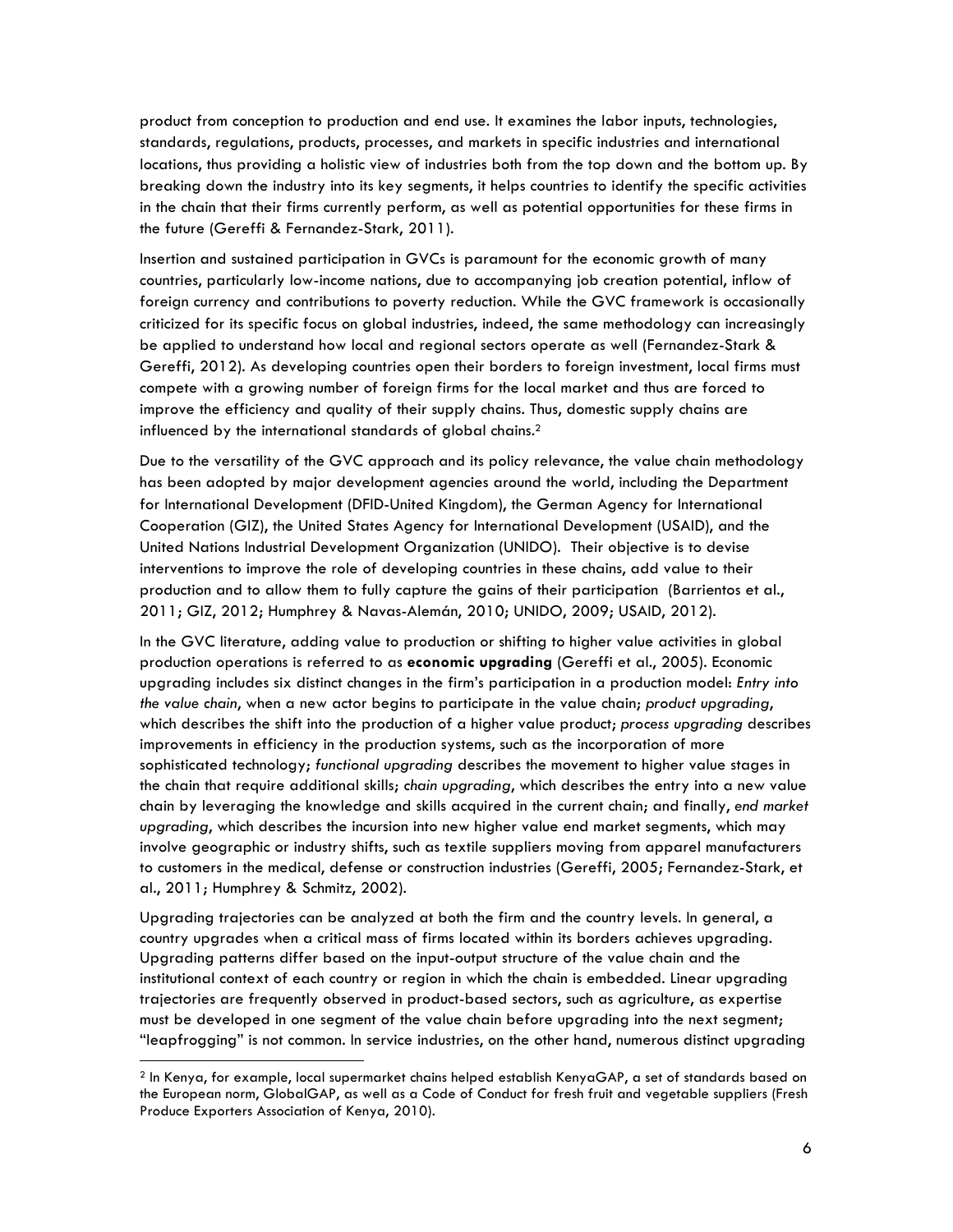trajectories can occur simultaneously. In addition, due to factors such as capital intensity and limited access to technology, firms may also opt to become strong contributors to lower stages of the value chain, in effect "downgrading", rather than attempt to upgrade into complex functions within the chain. Countries often pursue functional upgrading as the most direct way of increasing the value of their participation in these chains (see example of upgrading in the apparel global value chain in Box 1). However, in developing countries, product and process upgrading are often more easily attainable, since they may require relatively minor adjustments in production and skills development with lower overall investment.

# **Box 1. Functional Upgrading in the Global Apparel Value Chain**

This box describes the stages of functional upgrading may occur in the firms in developing countries in global apparel sector.

## **Figure 1. Stages of Functional Upgrading in the Apparel GVC**



- 1. Firms in developing countries enter the value chain into the Assembly or Cut Make Trim (CMT) production segment;
- 2. By developing the necessary competencies in sourcing and direct distribution to retail outlets, firms and countries are able to upgrade to become full package or Original Equipment Manufacturer (OEM) suppliers.
- 3. By performing design functions, the full package supplier upgrades into stage 3. These suppliers carry out all steps involved in the production of a finished garment, including design, fabric purchasing, cutting, sewing, trimming, packaging, and distribution.
- 4. By incorporating branding of products, in addition to or in lieu of design and manufacturing, firms enter the Original Brand Manufacturer (OBM) stage of the value chain. In developing countries, firms typically enter this stage with brand development for products sold on their domestic or neighboring country markets.

#### Source: Frederick, 2010.

Powerful **lead firms** typically govern entry and upgrading along value chains. The behavior of these firms determines how resources and knowledge are generated and distributed through the chain (Gereffi, 1994; Humphrey & Schmitz, 2002a). Through customized and complex exchanges with chain actors, lead firms leverage competent suppliers for additional services and product differentiation (Kaplinsky & Morris, 2001). The large flow of information regarding production processes between lead firms and local suppliers facilitates development of capabilities and expertise of the latter and is an important driver for upgrading in developing countries (Gereffi, 1999).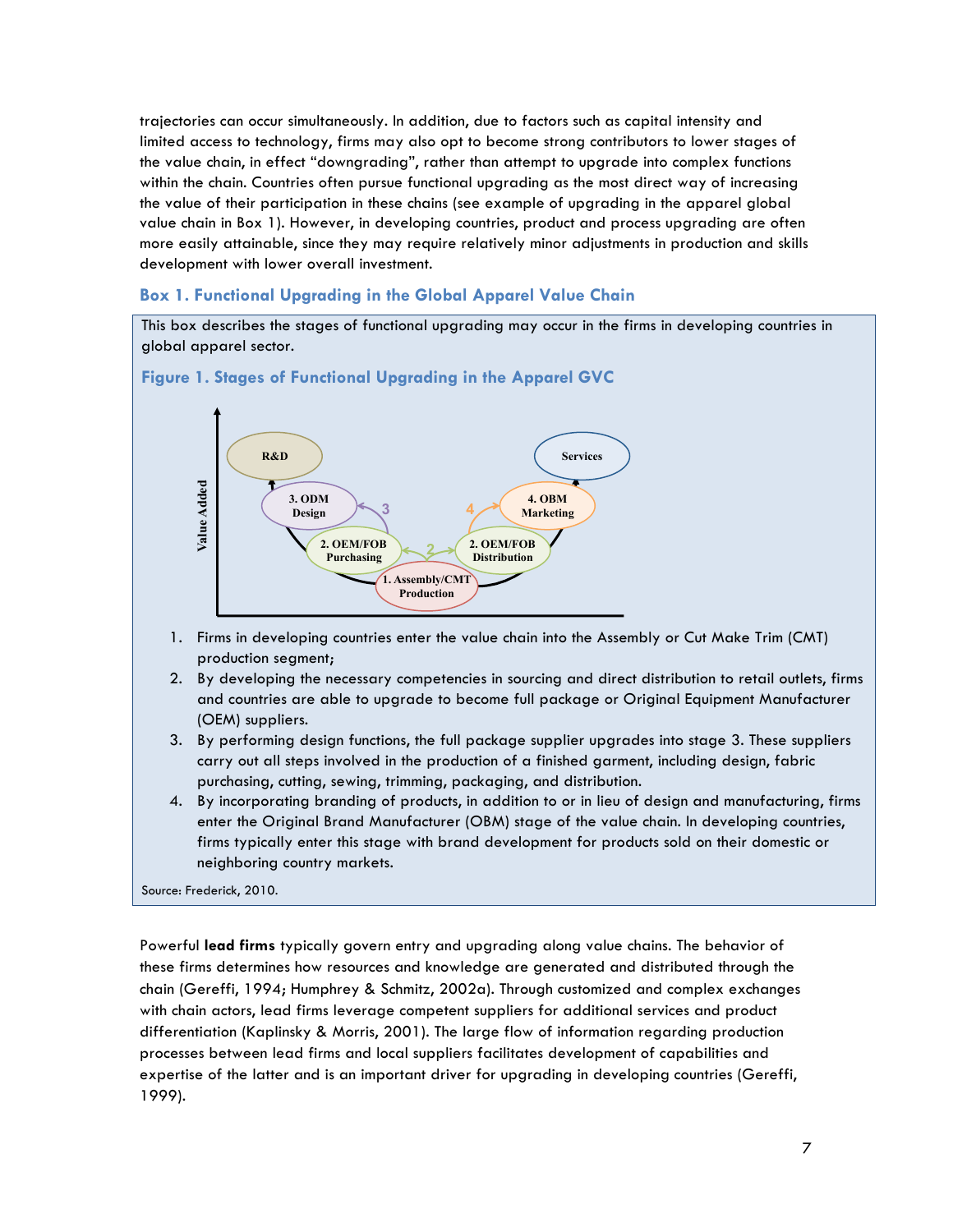In today's GVCs, lead firms shape their supplier behavior and ensure quality by dictating sets of **global standards**. These standards allow for the timely and efficient dissemination of large quantities of codified information regarding both the characteristics of the product and the manner in which it is produced that meet the quality requirements of developed-country markets. Through these measures, lead firms can ensure a consistent supply of products from diverse groups of global providers. As standards compliance is essential for sustained chain participation, their wide spread adoption by lead firms has required developing country industries to undergo both product and process upgrading. However, adopting the necessary protocols often requires important financial, informational and network resources that are beyond the scope of suppliers in emerging markets, and thus can serve as important barriers to GVC participation (Lee et al., 2010). Box 2 highlights the challenges small- and medium-sized firms face in responding to changing market conditions. To meet these standards, many producers must enhance their efficiency and systematically increase productivity (Altenburg & von Drachenfels, 2006).

# **Box 2. Small and Medium-sized Firms in GVCs**

Generally small- and medium-sized firms (SMEs) have more difficulties to participate in regional and global value chains compared to large companies because they face additional constraints that limit their competitiveness. These limitations can be summarized in four major categories: Access to markets, access to training, absence of collaborative horizontal and vertical linkages, and access to finance (Fernandez-Stark et al., Forthcoming). Due to both capital and knowledge constraints, SMEs generally spend less on training than larger firms, and when they do train employees, they are more reliant on the public education and training system. These training programs cater to employees from a broad range of companies and sectors and thus lack the specificity to fully impact a firm's business (Castany, 2008). This lack of industry-specific training can limit the ability of SMEs to meet standards and undergo product and process upgrading.

In order to overcome these constraints, SMEs depend on the support of external actors, such as special policies and programs from national governments or international development agencies, to support their insertion in value chains. One of the best practices replicated in several countries is the Spanish program, PIPE (Plan Iniciación Promoción Exterior) created in 1997. This program, with a budget of € 50,000 per SME, provides basic training on how to sell products or services in international markets. A 2011 evaluation showed that 77% of the PIPE's firms serve the export market, creating new employment and boosting revenues and value added of their products and services (Muro, 2012).

Despite its broad application in understanding how developing countries can participate in global industries, GVC analysis has yet to be used specifically to understand the skills requirements for industry upgrading. Indeed, the process of upgrading has been largely treated as a "black box". Limited research has been carried out with respect to the transfer of knowledge through the chain, and how different actors along the chain transform this information into specific capabilities (Morrison et al., 2008; Ramirez & Rainbird, 2010). We propose a bottom-up approach to link GVCs with human capital and labor markets. First, using the GVC methodology, all segments of the value chain and their corresponding activities can be identified, and by examining the activities a country performs, its position in the value chain can be determined. Second, by analyzing the human capital involved in value chain activities, the skills needed for each segment can be identified. Finally, by overlaying the skills requirements with the varied upgrading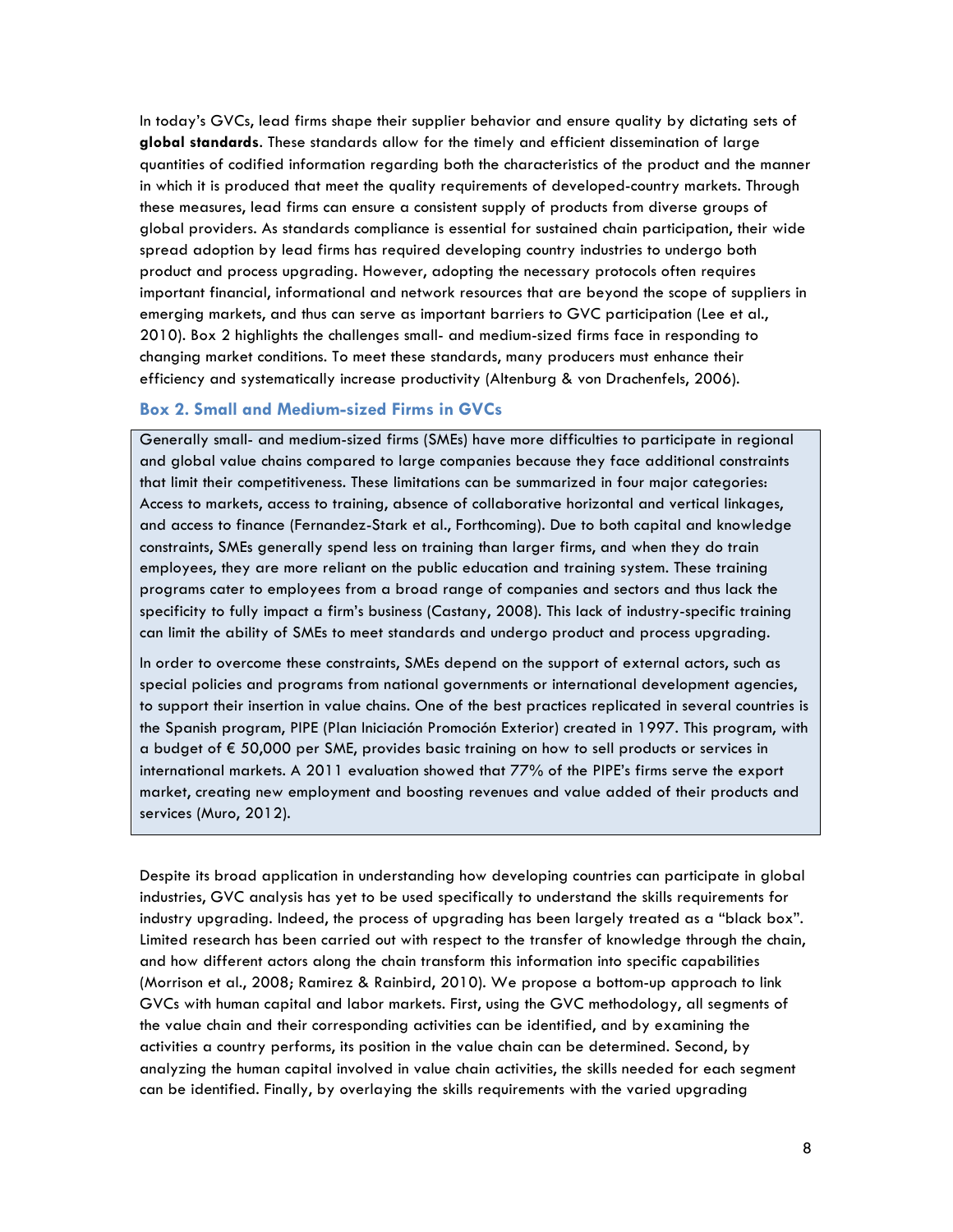trajectories, GVC analysis can then provide guidance for countries to forecast future workforce needs.3 In this way, the workforce will have the necessary skills to add value to the industry both for an economy's current position in the value chain and for projected future upgrading.

We examined 19 country cases across four industries (apparel, fruits and vegetables, offshore services and tourism) in order to identify the relationship between upgrading and the workforce as well as workforce development initiatives that have been successful in driving that upgrading (see Table 1 and Appendix 1) for a breakdown of the countries studied). Each of these sectors accounted for either a significant portion of total exports or employment, or represented an important percentage of the gross domestic product (GDP) of the countries selected for analysis. The apparel industry, for example, accounted for over 35% of total exports in four of the five countries studied (Bangladesh, Lesotho, Nicaragua, Sri Lanka and Turkey) and was as high as 71% and 69% of exports in Bangladesh and Sri Lanka, respectively, while tourism accounted for over 14% of GDP and more than 11% of total employment in the three countries studied (Costa Rica, Jordan and Vietnam) (Gereffi et al., 2011). 4

|              |  |  |  |                              |  | Table 1. Global Value Chains and Countries Selected for Analysis, by Upgrading |  |
|--------------|--|--|--|------------------------------|--|--------------------------------------------------------------------------------|--|
| <b>Stage</b> |  |  |  |                              |  |                                                                                |  |
|              |  |  |  |                              |  |                                                                                |  |
|              |  |  |  | Unaradina Ctogo of Countries |  |                                                                                |  |

| <b>Global Value Chain</b>   | <b>Upgrading Stage of Countries</b>                                  |                       |                 |  |  |  |  |
|-----------------------------|----------------------------------------------------------------------|-----------------------|-----------------|--|--|--|--|
|                             | Mid-level<br>Low-level                                               |                       | <b>Advanced</b> |  |  |  |  |
| <b>Fruit and Vegetables</b> | Jordan, Honduras                                                     | Morocco, Kenya        | Chile           |  |  |  |  |
| <b>Apparel</b>              | Lesotho, Nicaragua                                                   | Bangladesh, Sri Lanka | Turkey          |  |  |  |  |
| <b>Offshore Services</b>    | Philippines, the Dominican<br>Republic, El Salvador and<br>Guatemala | Chile                 | India           |  |  |  |  |
| <b>Tourism</b>              |                                                                      | Vietnam, Jordan       | Costa Rica      |  |  |  |  |

*Source:* Gereffi, et al., (2011).

Table 2 provides an example of the specific skills utilized in the offshore services sector. For each of the different job profiles, we identified the skills level, formal education and training, and experience required. This table provides a select number of job profiles for illustrative purposes. However, for each industry segment an exhaustive analysis of the job profiles required should be carried out. In this way, a comprehensive analysis can provide information on the key job profiles needed to remain competitive, but also shows the job profiles in the next segment of the chain, delivering critical information for proactive skills preparation for industry upgrading. The next segment of the chain thus represents a potential upgrading trajectory and the skills needed in the near future.

 <sup>3</sup> In a less diversified economy that may target specific sectors, this analysis can be centralized in a government agency. However, as the country's economy diversifies, the responsibility for tracking the evolution of these different value chains could be handled by educational institutions. For example, private sector engagement such as survey feedback, representation in teaching staff, or participation in curriculum design could be required for the accreditation of all new courses.

<sup>4</sup> See Appendix 1 for further information regarding the importance of these sectors in the selected country studies.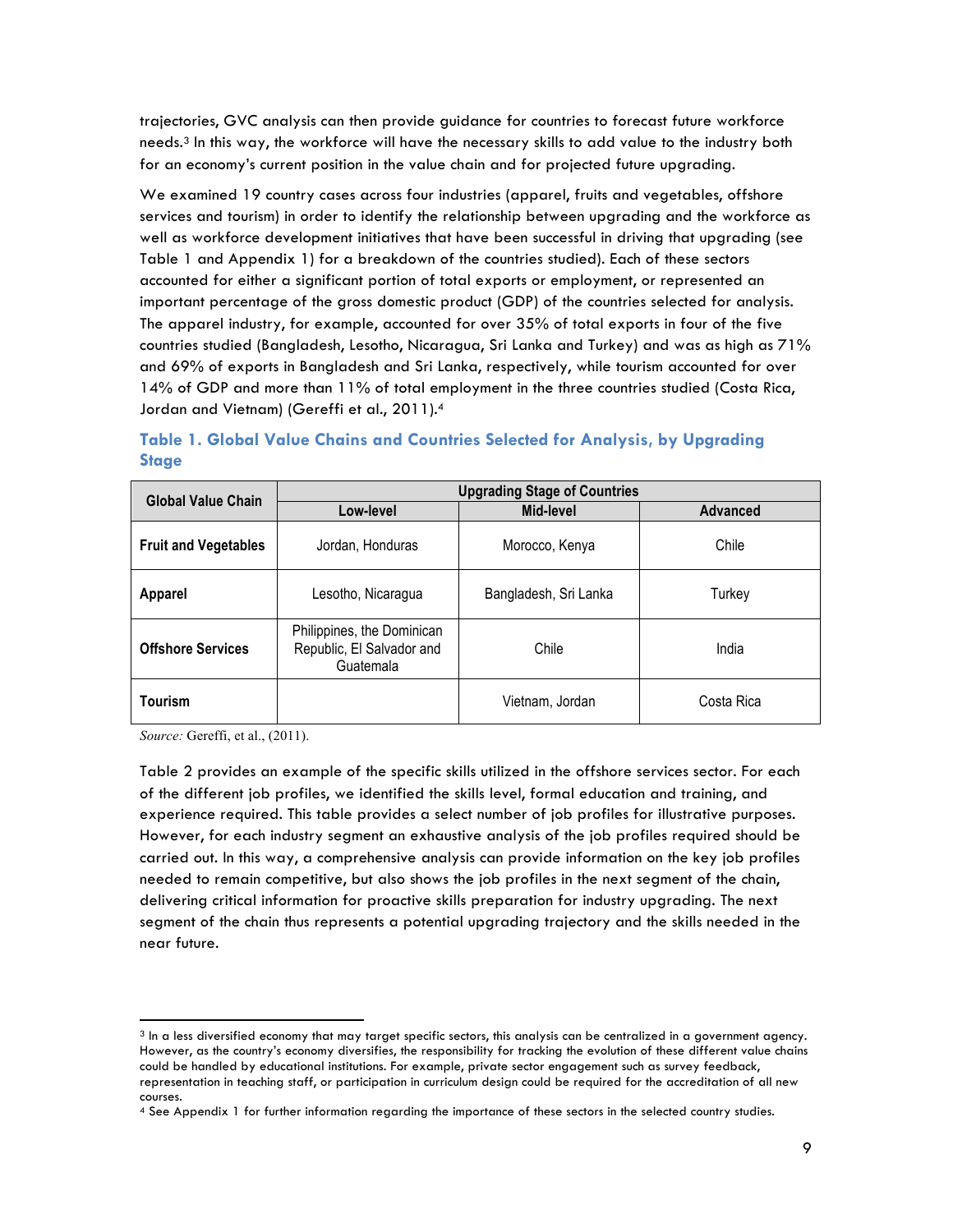| <b>Position</b>                                             | <b>Job Description</b>                                                                                                                                                           | <b>Formal Education</b><br><b>Requirements</b>                                                        | Training/<br><b>Experience</b>                                           | <b>Skill</b><br>Level |
|-------------------------------------------------------------|----------------------------------------------------------------------------------------------------------------------------------------------------------------------------------|-------------------------------------------------------------------------------------------------------|--------------------------------------------------------------------------|-----------------------|
|                                                             | <b>ITO</b>                                                                                                                                                                       |                                                                                                       |                                                                          |                       |
| <b>IT Technician</b>                                        | Maintains equipment and network devices, provides<br>software support for updates.                                                                                               | Technical diploma/degree                                                                              | Specific technical<br>courses, on-the-job<br>training, and<br>experience |                       |
| <b>IT Software</b><br>Programmer                            | Programs software applications for general or<br>customized use.                                                                                                                 | Technical diploma/degree                                                                              | Software<br>programming<br>courses and<br>certifications                 |                       |
| <b>IT Consultant</b>                                        | Provides advice to help firms align IT strategy with<br>their business objectives (may include information risk<br>management, IT infrastructure, strategy, data<br>management). | Bachelor's degree in IT/<br>Master's degree in<br>engineering                                         | Consulting/<br>management<br>experience                                  |                       |
| Software R&D<br>Engineer                                    | Designs, develops, and programs innovative software<br>packages and functions.                                                                                                   | Bachelor's /Master's/<br>Doctoral degree in industrial<br>engineering/computer<br>science/informatics | Software<br>programming<br>courses and<br>certifications                 |                       |
|                                                             | <b>BPO</b>                                                                                                                                                                       |                                                                                                       |                                                                          |                       |
| Call Center<br>Operator                                     | Answers in-bound calls regarding specific products<br>and provides general customer services.                                                                                    | High school/ Bachelor's<br>degree                                                                     | Two - three week<br>of training and on-<br>the-job training              |                       |
| Finance and<br>Accounting<br>Analyst                        | Provides accounts receivables and accounts payable<br>processing, reconciliations, ledger keeping, and<br>income and cash statement preparations.                                | High school/ technical<br>institute diploma in<br>accounting                                          | Technical training<br>and on-the-job<br>training                         |                       |
| Marketing and<br>Sales<br>Representative                    | Supports inbound and outbound sales, sales order<br>processes, and customer monitoring.                                                                                          | Technical/Bachelor's degree                                                                           | Short training and<br>on-the-job training                                |                       |
| <b>BPO Quality</b><br>Assurance and<br><b>Team Managers</b> | Ensure BPO agents meet specified client service<br>standards and monitor agent performance.                                                                                      | Technical and university-<br>level professionals                                                      | <b>Technical training</b><br>and on-the-job<br>training                  |                       |
|                                                             | <b>KPO</b>                                                                                                                                                                       |                                                                                                       |                                                                          |                       |
| <b>Business Analyst</b>                                     | Provides business services, such as market research,<br>business opportunity assessment, strategy<br>development, and business optimization.                                     | Bachelor's/Master's degree<br>in business administration                                              | Experience                                                               |                       |
| <b>Finance Analyst</b>                                      | Provide guidance to businesses and individuals<br>making investment decisions; assess the performance<br>of stocks, bonds, commodities, and other types of<br>investments.       | Bachelor's degree in<br>business administration                                                       | <b>Charted Financial</b><br>Analyst (CFA)<br>certification               |                       |
| Legal Analyst                                               | Reviews and manages contracts, leases/licenses.<br>May provide litigation support services or intellectual<br>property services.                                                 | Law degree                                                                                            | Experience and<br>training in specific<br>country legal<br>systems       |                       |
|                                                             | <b>R&amp;D</b>                                                                                                                                                                   |                                                                                                       |                                                                          |                       |
| Researcher                                                  | Undertakes projects to increase the stock of<br>knowledge; develops new products based on research<br>findings.                                                                  | Master's/doctoral degree                                                                              | Experience/industry<br>specialization                                    |                       |

# **Table 2. Job Profiles in the Offshore Services Global Value Chain**

*Source*: Duke CGGC.

|                       | LOW                                | Low–Medium                                  | Medium                                | Medium-High                                  | High                            |
|-----------------------|------------------------------------|---------------------------------------------|---------------------------------------|----------------------------------------------|---------------------------------|
| <b>Skill</b><br>Level |                                    |                                             |                                       |                                              |                                 |
|                       | No formal education/<br>experience | Literacy and numeracy<br>skills: experience | Technical education/<br>certification | Technical education/<br>undergraduate degree | University degree and<br>hiaher |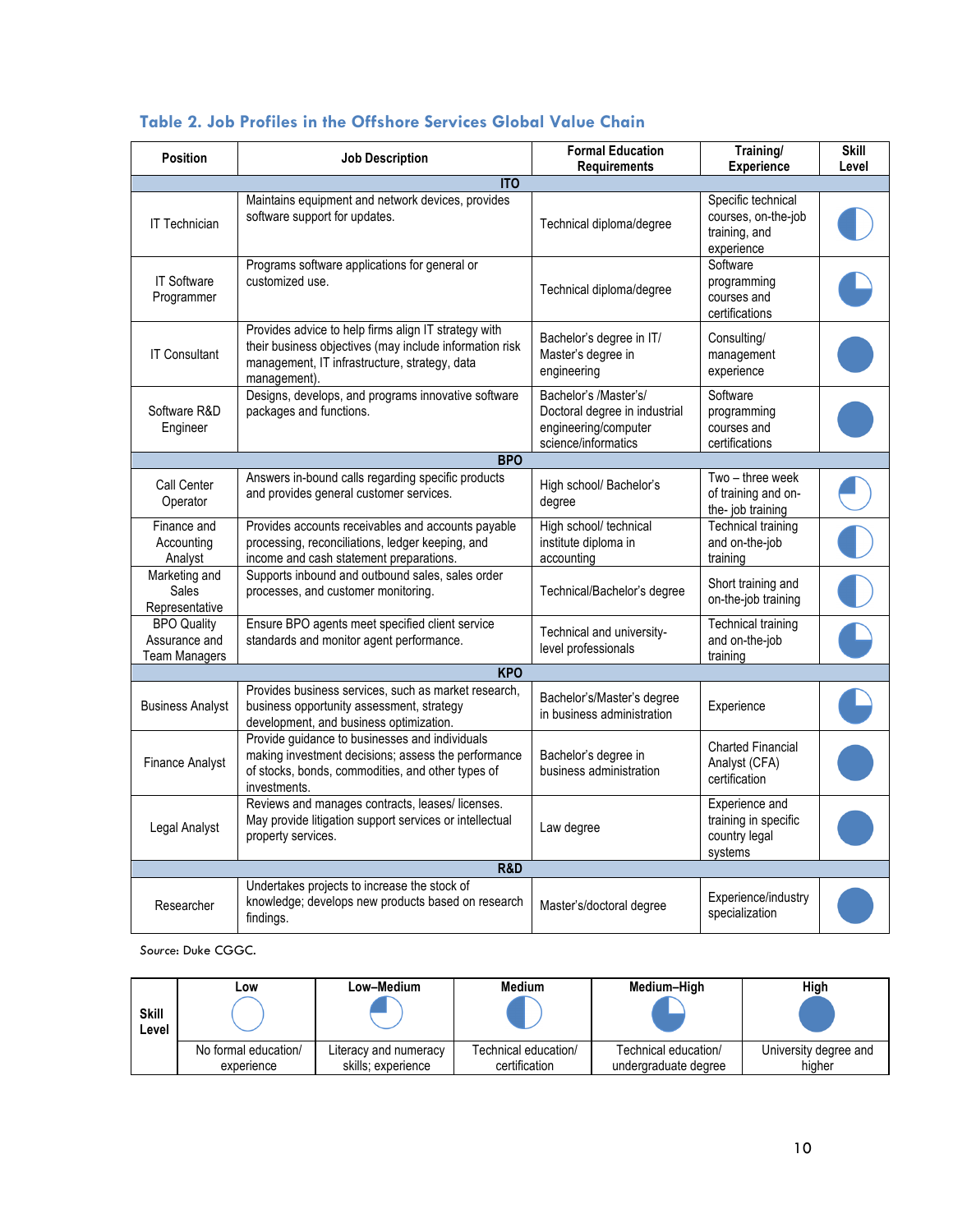Figure 2 below highlights the overarching patterns we identified across the study. First, low-value entry levels of GVCs, such as production or assembly (Column 1, Figure 2), typically rely on a large number of manual laborers. While these workers generally lack formal education and are often characterized as "unskilled," there is an intense focus "on-the-job training" that contributes significantly to productivity and competitiveness. In this stage, the supervisor role is critical for knowledge transfer. In addition, managers and quality controllers play important roles here as they do throughout the chain. These three job profiles are generally in high demand and low supply and thus are referred to as "bottleneck positions." Second, the mid-levels of the value chain (Column 2, Figure 2), which typically entail some processing and/or performing new and more sophisticated activities, tend to require a more skilled labor force. Generally, these workers must possess specific technical competencies. Finally, the highest segments of the value chain tend to be knowledge-intensive, requiring specialized skills to perform complex activities and usually the core labor force must possess tertiary education degrees.

#### Common participation of developing countries in global value chains Industry value added  $\overline{\phantom{a}}$ Position in the Mid-level of the value High level of the value Low level of the value global value chain chain chain chain Skill **Technical and** Specialized Manual concentration professional professional skills Large number of Small number of highly Medium/Small-sized Key workers qualified workers workforce personnel/ • Supervisors PhDs Supervisors Managers Engineers, designers concentration Technicians Quality controllers . Marketing experts of personnel . Managers · Managers Short term training (1 week to 6 months) Bachelor's degree Primary skills On-the-job training Certification Master's degree development Internal training **Technical degree** Doctoral degree process Bachelor's degree

## **Figure 2. Global Value Chains and Skills**

Source: Authors.

Both developed and developing countries participate in global industries. Developing countries are typically concentrated in the low-medium value added activities of the chain, while rich economies tend to participate in the higher levels of the chain capturing more value. Given their actual position in the value chain, developing countries demonstrate an imbalance between technical and university level education. Technical education is crucial for industry upgrading for developing countries. Technicians are critical in the middle part of the value chain and without fully dominating those segments, it is difficult to achieve upgrading, particularly in product-based sectors in which "leapfrogging" is not possible. Yet, technical education is the weakest link for many of these nations and serious structural problems have undermined the effectiveness of technical educational institutions. Challenges for these institutions include lack of quality, difficulties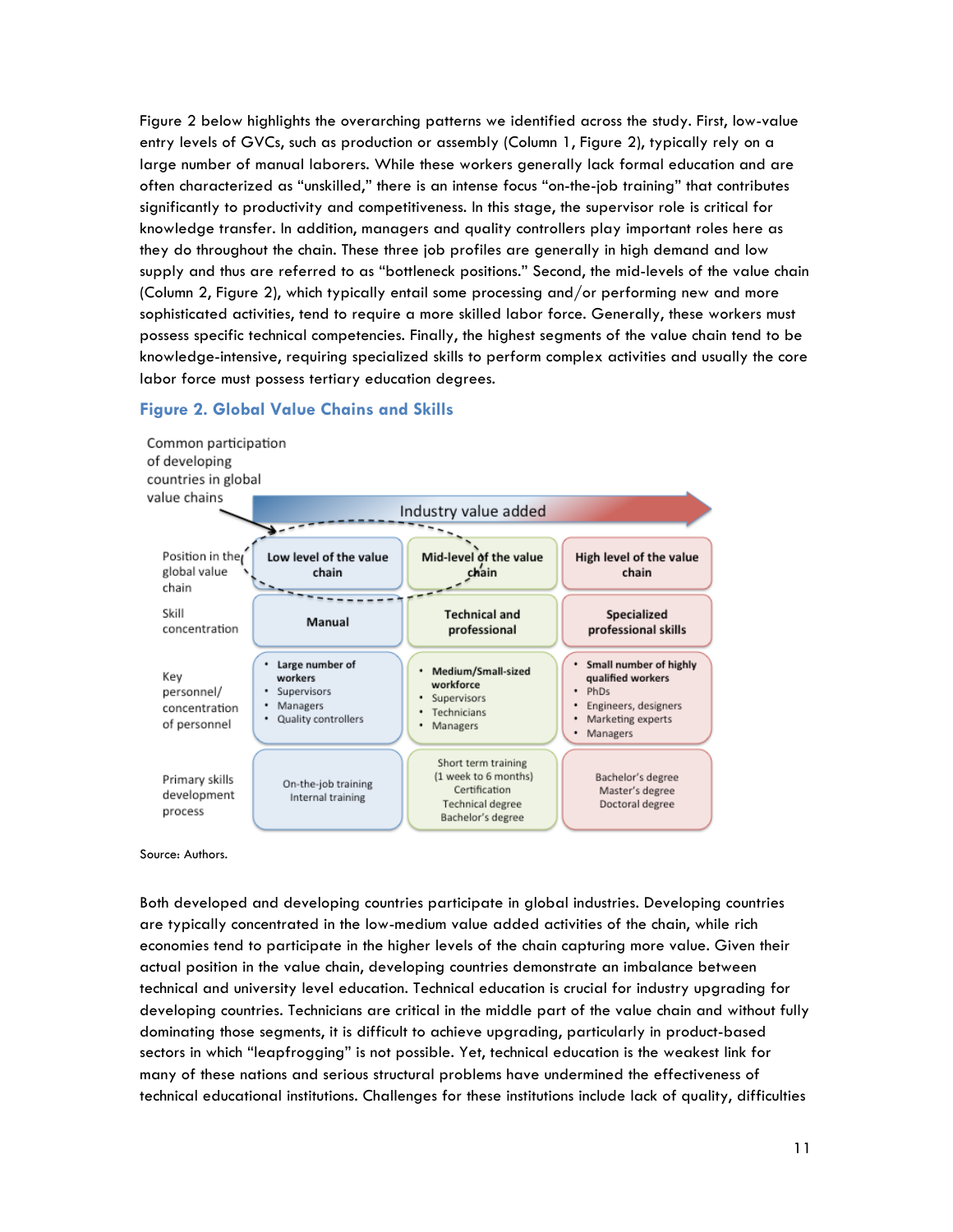in teaching the skills demanded by the private sector, and a lack of prestige compared to universities where technical education is perceived to have low status and low income potential (de Moura Castro & García, 2003; Song Seng, 2008). At the same time, there is heavy emphasis on university education and there has been a proliferation of new universities in developing nations (Fernandez-Stark et al., 2010a). Latin America, for example, lags far behind the United States and Europe in developing short technical one- and two-year courses, and enrollment rates in universities are much higher than technical education (de Moura Castro & García, 2003).

Due to their relatively low positions in GVCs, many developing countries are not prepared to absorb the large number of university graduates entering the labor market, while they lack important human capital with technical abilities. Surprisingly, the resulting skills mismatch is due not to a skills deficit, but rather a skills surplus, with a corresponding high cost for economies that cannot afford to waste scarce resources. "Over-skilling, or the under-use of skills, in specific jobs in the short to medium term can be a problem because it may lead to skills loss and a waste of the resources that were used to acquire these skills" (OECD, 2012, p. 83). The oversupply of engineering graduates in Colombia at the turn of this last century provides one such example. The proliferation of private universities meant that the country was graduating close to 20,000 engineers annually. However, violence and instability, weak economic growth and limited investment in infrastructure meant that there was weak demand for engineering in the country. As a result, salaries for Colombian engineers dropped significantly, and by 2008, they were the lowest paid engineers in Latin America. Existing firms were forced to seek clients abroad to make up for low local demand, and it was estimated that 25% of graduates from these programs left Colombia to seek work abroad (Fernandez-Stark et al., 2010a).

# **B. Key Workforce Development Challenges for Upgrading in Global Value Chains**

Adequately forecasting future job creation and the corresponding skills requirements is a process that is still unresolved in much of the industrialized world. This challenge of ensuring that the supply of labor meets the demands of industry is heightened in developing economies with high unemployment rates and weak education institutions. Implementation is made increasingly complex by enormous demands on scare resources, divergent political interests, subpar dissemination of information and regulatory requirements that are misaligned with the needs of the new global economy.

First, governments in developing countries must at once invest significantly in universal basic education and at the same time train their labor force for both current and future positions. Yet this depends on important financial resources and perhaps more importantly, technical expertise, that are often beyond the reach of developing countries. Determining the economy's future absorptive capacity is a daunting task for these nations, especially for new growth sectors where the country has limited experience (Creticos et al., 2009, p. 11). We argue that if developing countries map the GVCs in which they may potentially compete, identify both their current position and their desired upgrading trajectories, they can focus their scarce resources on developing the labor force they need for the future. However, stakeholders in developing countries often lack an understanding of where they are in the GVC compared to their peers, they have difficulty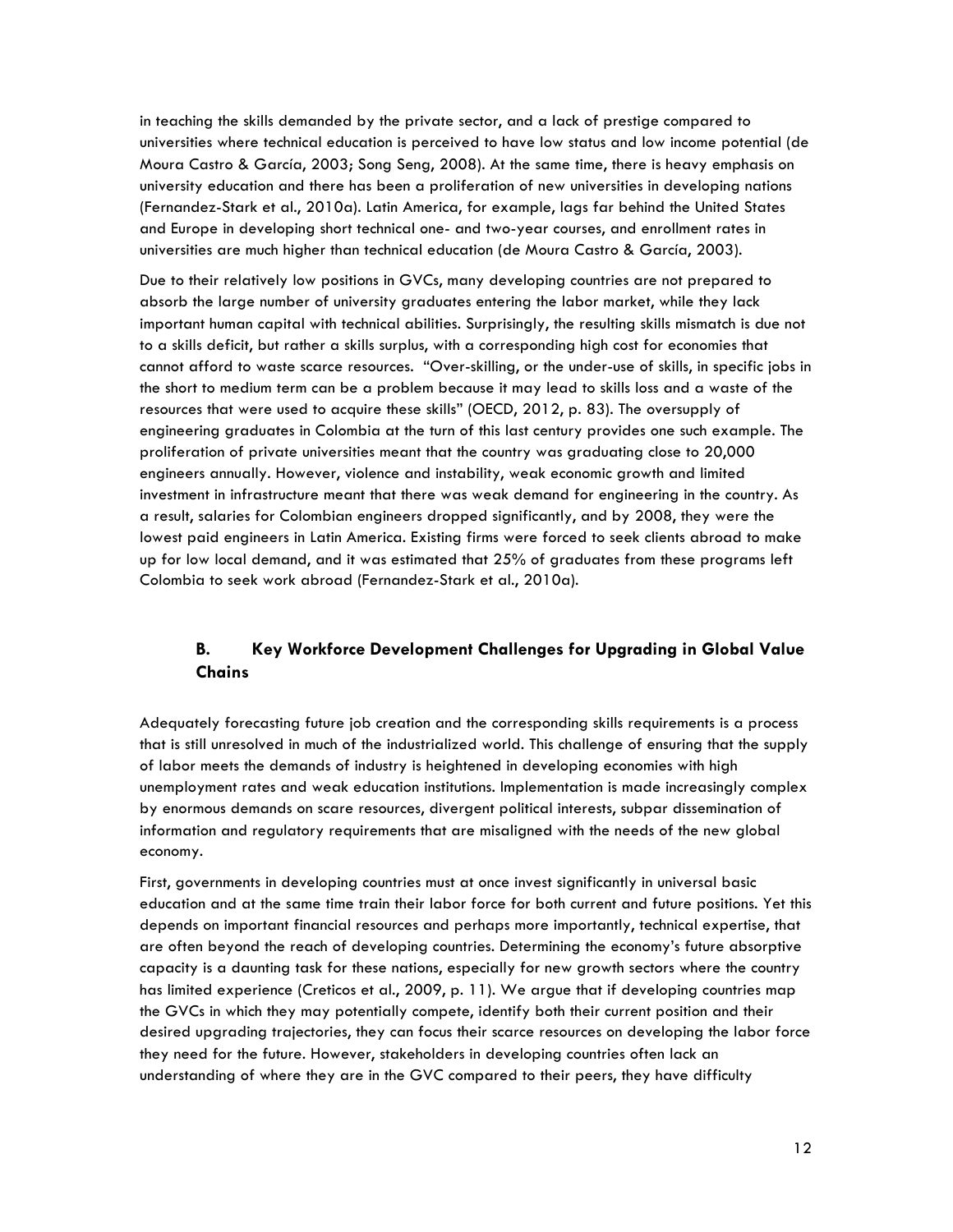reaching consensus of which upgrading trajectory to pursue, and they have unrealistic expectations of what types of upgrading are possible in the short, medium and long terms.

A second challenge is limited collaboration and information sharing amongst stakeholders across the value chain. This makes it difficult to accurately determine human capital stocks, existing institutional capacity and to efficiently disseminate information from the industry to different actors in the education and training arena. In particular, formal communication channels between employers and educational institutions (public and private), such as stakeholder surveys informing schools of workforce trends, engagement of private sector specialists to teach on campus, or the presence of employer representatives on educational advisory councils, amongst others, are weak or nonexistent in many developing countries (Gereffi et al., 2011). This lack of effective communication and information sharing is partly the result of the limited flexibility of educational institutions to respond to the needs of the private sector, as well as a private sector lacking cohesion and unable to articulate its needs in a meaningful way. These information-based shortcomings make it difficult to produce graduates with the skills required for gainful employment in GVCs. Initiatives underway in developed countries, such as engaging employers in developing education strategies to identify skills in high demand and linking educational budgets to these high-demand occupations, have not yet been adopted in policy recommendations for emerging nations. Advisors continue to follow traditional approach of relying on labor market signals to determine training priorities. This reactive model, however, is inadequate for GVC participation, which requires countries to compete aggressively to attract firms and buyers.

A third challenge is that, even where the need for demand-driven training has been communicated to education sector, many developing-country technical and vocational education and training (TVET) systems, institutionally, have been unable to restructure to ensure the provision of actual demand-driven training. Progress has been made with a growing number of institutions including industry advisory boards, soft-skills training and continuous education; however, regulatory frameworks continue to prioritize factors such as curriculum design, teacher qualification and infrastructure standards over graduate employability. The failure to recognize the importance of labor market relevance in technical education undermines developing country participation in GVCs. In these chains, the workforce must be able to adapt to the strict standards set by global lead firms; certification and industry experience or expertise often trump formal teacher education in preparing future employees, yet in many emerging nations industry experts are prevented from teaching in technical training programs due to bureaucratic regulations that require teaching staff to have degrees in pedagogy.

# **III. Skills for Upgrading: Circumventing Shortcomings in the Workforce Development Systems of Developing Countries**

As discussed earlier in this paper, in each of the GVCs studied, the private sector reported a mismatch between the skills provided by the education system and their workforce needs. Efforts to incorporate feedback from the industry into curricula have been largely unsuccessful. This makes it difficult for graduates to develop the skills required for employment in these global industries. Despite these challenges, however, we find that industry upgrading is occurring in developing countries and the labor force appears to be acquiring the necessary skills to support that upgrading. Numerous stakeholders have taken on roles to overcome these shortcomings in the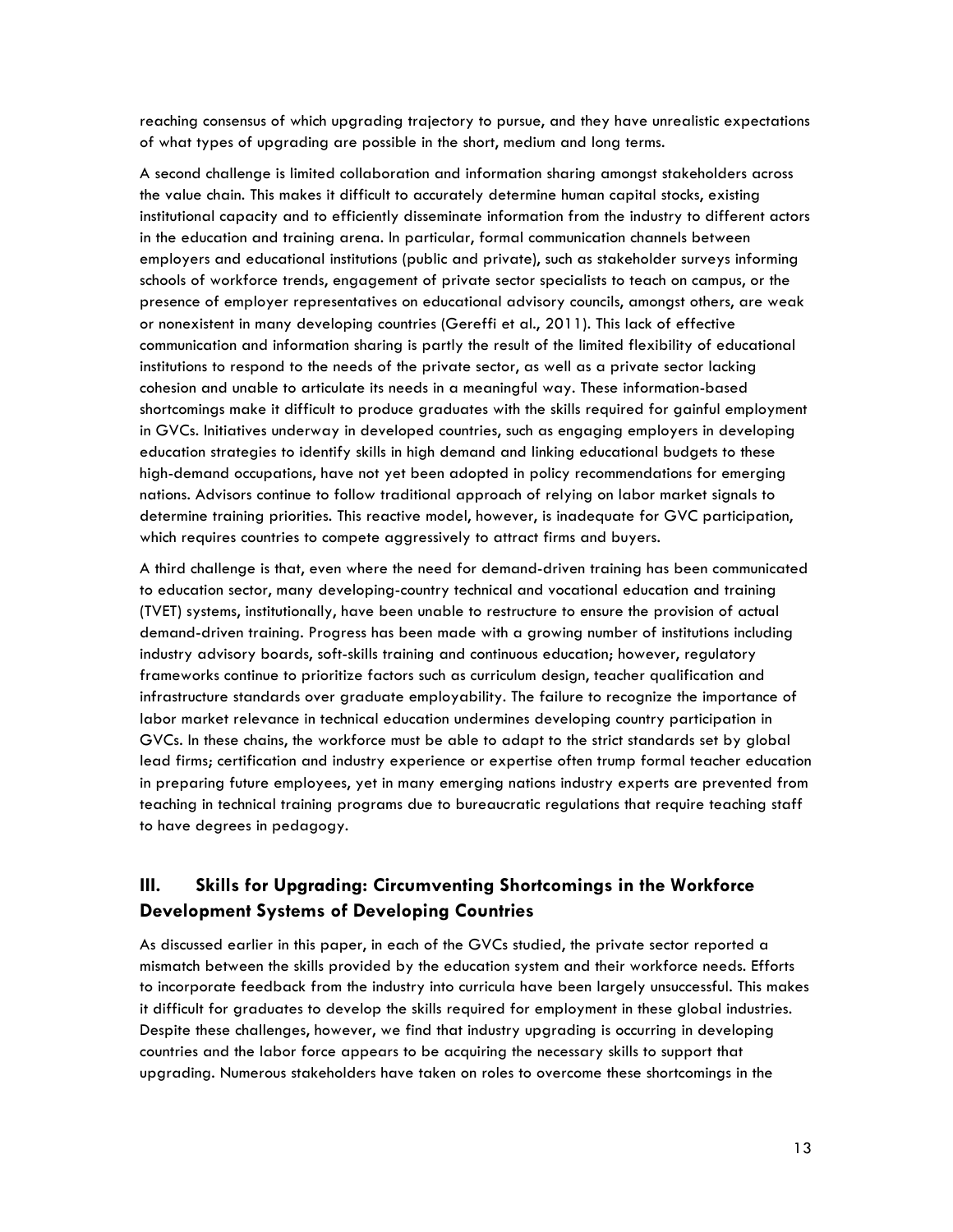human capital system of developing countries, including the private sector, international actors, and the government, amongst others.

We examined how this skills acquisition occurs through an exploratory study that focused on specific existing workforce development initiatives, rather than analyzing the education system as a whole. We observed diverse models of workforce development emerging in different stages of the value chain, shaped both by the participating firms and the particular training and institutional frameworks of the host nation. Formal local educational institutions were not well aligned with the skills required by GVCs. These dynamic chains demand "upgradeable" individuals who can learn in a rapid and effective manner, yet local institutions are not adequately prepared to sustain the workforce in this way. This often resulted in a melange of institutions working individually or in partnerships to prepare a workforce that can compete in the global economy. Consequently, certain initiatives were replicated by different actors, while other skill areas were not addressed, resulting in a suboptimal use of resources.

In light of the failure of traditional institutions to support labor market upgrading, our main findings draw from case experiences in each of the four industries studied and they highlight emerging trends for successful workforce development strategies. The selection of these four industries was based on preliminary conversations with multilateral organizations and donors that invest in and support developing countries. The organizations included in these discussions were the World Bank, the Inter-American Development Bank, the International Labor Organization, USAID and Millennium Challenge Corporation. Each of the four industries studied represented a significant proportion of the developing countries' GDP, total exports, and/or total employment.

The four different GVCs and the diverse characteristics of the developing economies analyzed in this exploratory study (e.g. level of development, population size, geographic locations, natural resource allocations, etc.), offer important initial takeaways in the area of workforce development in GVC upgrading. We have two main sets of findings. First, we present the core workforce skills needed for upgrading in GVCs. We discuss how these needs may differ from preceding industry requirements in developing countries, highlighting the alignment of the education systems with the global labor demand, including strong basic skills, developing soft skills, increasing the supply of managers, and establishing training protocols in line with international standards. Second, we analyze the various stakeholders and institutions involved in meeting these requirements with a strong emphasis on the role of the state.

# **A. Workforce Skills**

**An appropriately skilled workforce is fundamental to industry upgrading**. While workforce development alone is not a sufficient factor to catalyze upgrading, it is a common requirement that emerges across all sectors for entering and upgrading in GVCs. A skilled workforce is essential for developing new capabilities, adopting new protocols and ensuring the quality standards needed for industry upgrading. This is particularly important for services industries, but also for other sectors.

**Workforce development must take into account both local needs and those of the global economy.** In the past, the preparation of the labor force was characterized by training designed to fit the needs of local firms. Today's global economy, however, is dominated by highly influential lead firms that determine which suppliers access high-value markets. Indeed, the standards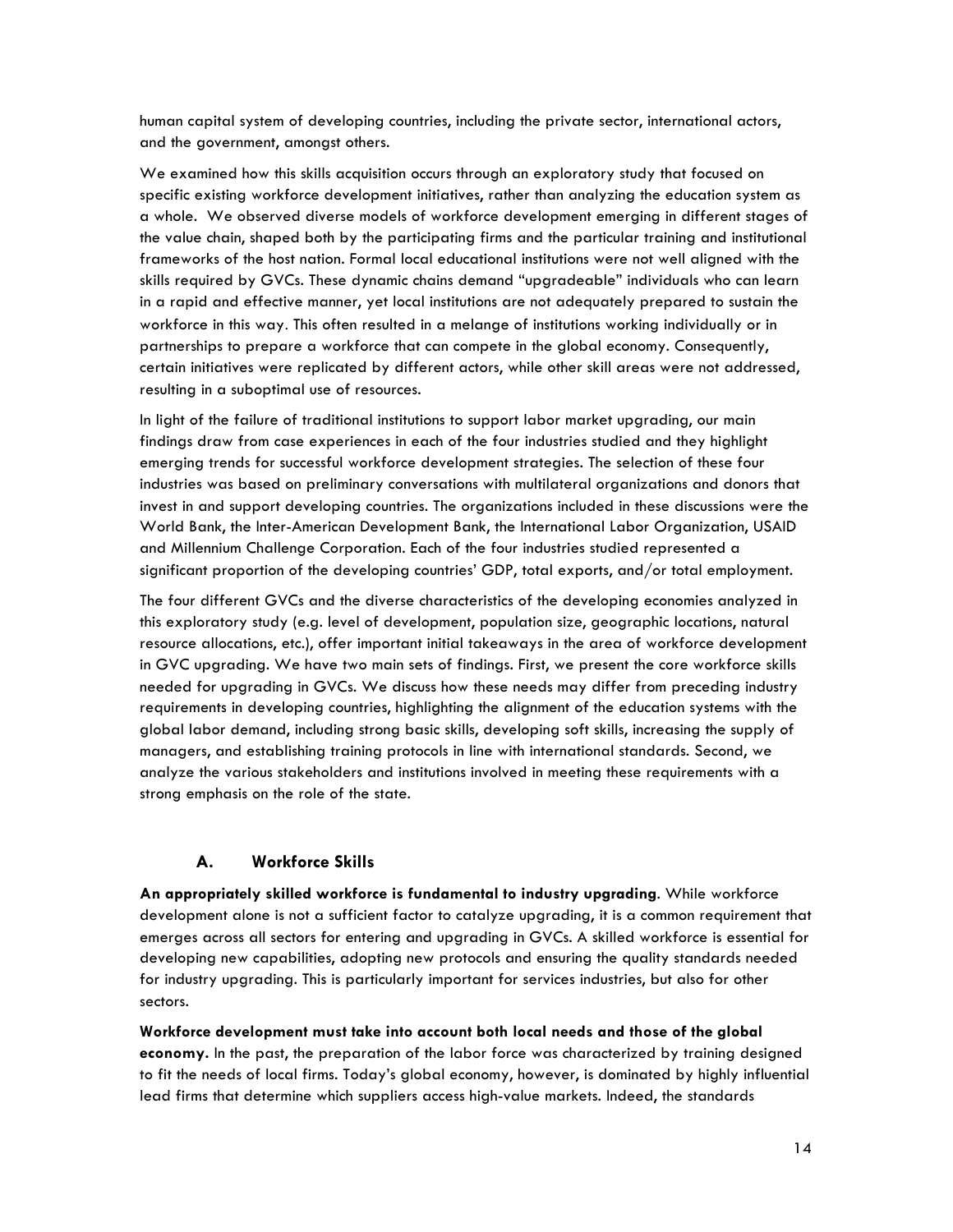regarding protocols, products and processes set by these firms must be met by local producers and international suppliers alike, in order to avoid exclusion from the GVC. In both of the product-based sectors (horticulture and apparel), lead firms dictate industry norms not only with respect to product characteristics and quality, but also production processes. Process standards are also being adopted for service-based sectors. In addition, individual buyers across the sectors have established codes of conduct and they audit their suppliers regularly. These codes include issues such as sexual harassment, labor practices, environmental impact and productivity, and quality assessment. Securing contracts and access to key markets increasingly depends on compliance with these norms. In response, we observed the private sector in developing countries undertaking a wide range of workforce development initiatives according to both global standards and individual corporate codes of conduct.

**Participation in GVCs requires a new and evolving set of skills**. GVCs are highly dynamic; processes and protocols are regularly updated as technology and knowledge advance and increasingly sophisticated sets of products and services are introduced on a constant basis. Workers within GVCs must keep pace with these shifting conditions. Basic abilities, including literacy and numeracy and "soft skills" such as problem solving, conflict resolution and working well with others are fundamental. Workers must display an aptitude for learning and be committed to lifelong professional development in order to easily absorb new knowledge constantly disseminated through GVCs. These skills are particularly important in high technology sectors, such as electronics and offshore services, where advances in knowledge are being made at a very high rate.

**Different industry-specific upgrading trajectories draw on distinct and varied set of skills and training approaches.** Process and product upgrading typically leverage the existing labor force through incremental capability enhancements. On the job training, short-term courses and specific certifications are often carried out in-house. Functional upgrading, on the other hand, generally requires a substantially different set of workers with different skill sets, and is dependent on the supply of appropriate workers from the labor market and the performance of formal education institutions. Due to the importance of the development of an entirely new set of capabilities for functional upgrading, this is often much more challenging to achieve in the short to medium term.

**Developing interpersonal skills must be prioritized for GVC upgrading.** Poor communications skills and inability to work in teams can significantly impede the employee productivity and their ability to upgrade their skills. Employers in GVCs are placing a premium on hiring workers with strong, non-technical skills such as leadership, teamwork, conflict management and effective communications. These workers are better prepared to learn new tasks, absorb and process new information, and respond to increasing demands of GVCs. Our study highlighted that all industries required improvements in workers' interpersonal skills and their ability to adapt to the changing conditions of the global economy. In the services sector, for example, firms have begun to prioritize these skills over technical education and hire from a broad range of university programs.

**In developing countries, the supply of management talent for GVCs is scarce.** Management at all levels of the organization affects firms competitiveness; in many industries, they play a key role in providing on-the job training which has become an increasingly employed training technique. Effective management practices can thus have a significant impact on productivity. Training of managers can affect how they perceive the needs of other employees, how organizational capacity is developed, and the way in which human resources management initiatives are integrated with business strategy. All of these factors affect the performance of the firm.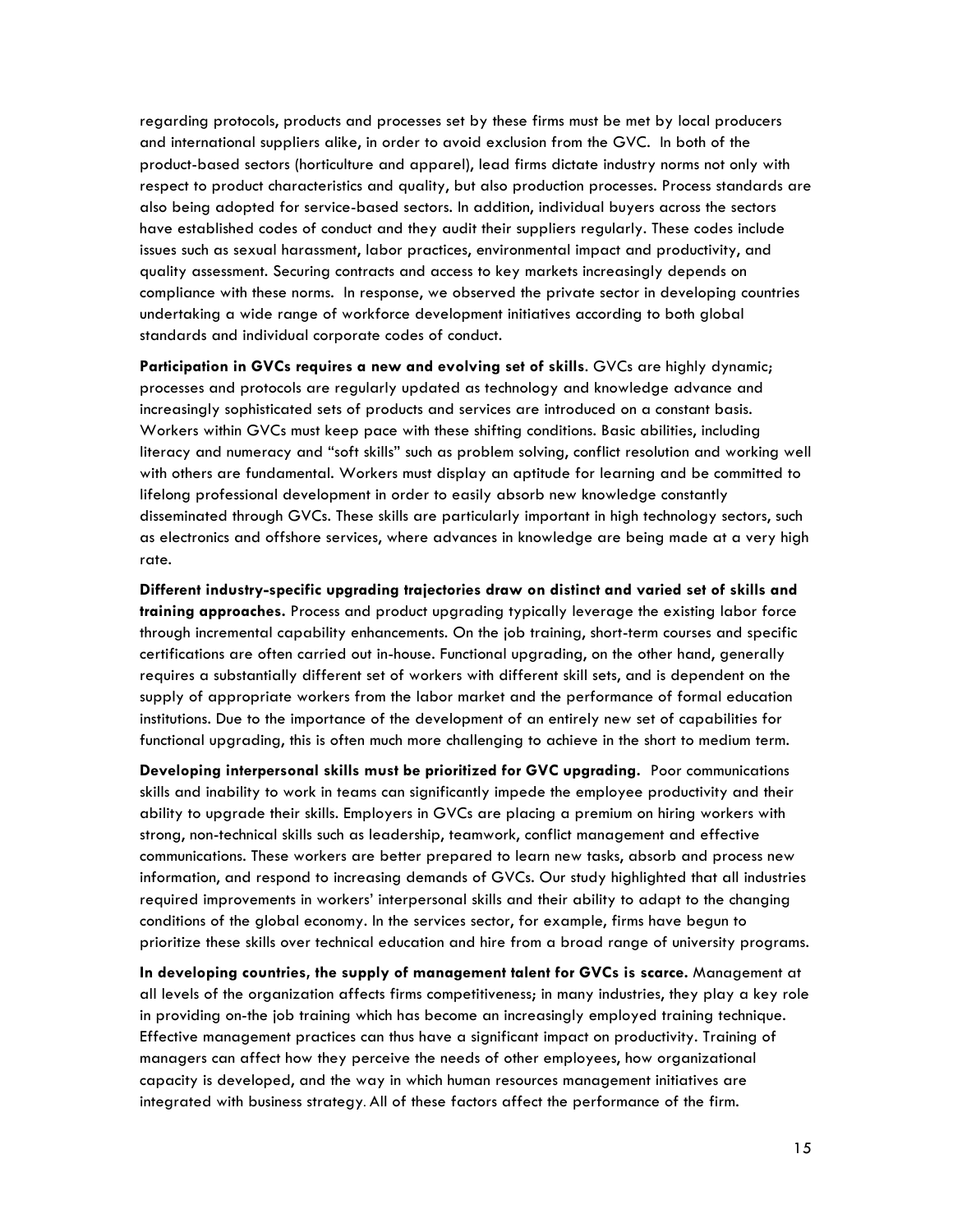Performance suffers and firms have difficulty complying with global requirements when they lack good managers. However, there is an important shortage of management talent in developing countries. A relatively common practice to overcome the shortage of managerial skills is to hire foreign managers to fill the positions, particularly in the apparel and offshore services sectors (Gereffi et al., 2011). However, when these managers do not speak the local language, they are incapable of communicating and training workers. For example, in Lesotho, the majority of Taiwanese factories, which accounted for 52% of apparel firms in the country in 2011, continued to follow the practice of importing all supervisory and management staff from Sri Lanka, Taiwan and mainland China; amongst management, the common language is Chinese (Morris et al., 2011).

**GVC upgrading requires training small numbers of workers for bottleneck positions.** Every stage of the value chain depends on both a critical mass of workers, as well as a small number of more highly specialized professionals and technicians. For example, quality assurance professionals in the fruit and vegetable industry are required to ensure food safety requirements are met, and no product can be exported without approval. These professionals and technicians are often in short supply in developing countries, creating bottlenecks for future activities. At the same time, their preparation requires important financial investments in faculty and curriculum development for a comparatively small number of professionals; yet, the commitment of scarce resources to these niche areas is often beyond the capacity of training institutions in developing countries. The use of study abroad programs and foreign consultants were identified as best practices for meeting short term demand for professionals in these areas.

## **B. Private Stakeholders and International Institutions**

Traditional education and training institutions, such as TVET systems, have been largely replaced or are now heavily assisted in filling skills gaps for GVCs, and the private sector is playing a growing role in labor force preparation. While this indeed provides the industry with skilled personnel for upgrading, when firms must take on the financial burden of additional training, it increases the comparative cost of labor in these developing countries and can affect their competiveness. In addition to private firms, other new actors contributing to skills development include industry associations, multilateral organizations and NGOs. Below we discuss the role each of these actors is playing in developing skills for upgrading.

#### **1. Private Firms**

In all four of the industries studied, individual private firms are providing education and training for their workforce that goes beyond the expected on-the-job training in firm-specific procedures, to cover a wide range of basic education needs. In numerous cases, firms have engaged directly with existing educational institutions to provide new courses for the curriculum, faculty to teach the courses, and internship programs to ensure that students have practical experience by the time they graduate and enter the workforce. However, educational institutions, and public ones in particular, can be slow to change and they are often located in big cities, leaving behind students from small cities where businesses are also located. In response to these limitations, firms such as the leading Indian services providers Infosys and Wipro, dissatisfied with the existing tertiary education systems, have created their own in-house universities to teach students the specific skills required to cater to their clients' needs (Wadhwa et al., 2008). These universities also offer a broad range of undergraduate and graduate degrees and leverage e-learning platforms to deliver content directly to their employees' locations. Overall, we find that demand-driven interaction of industry with educational institutions helps the latter to be more successful in teaching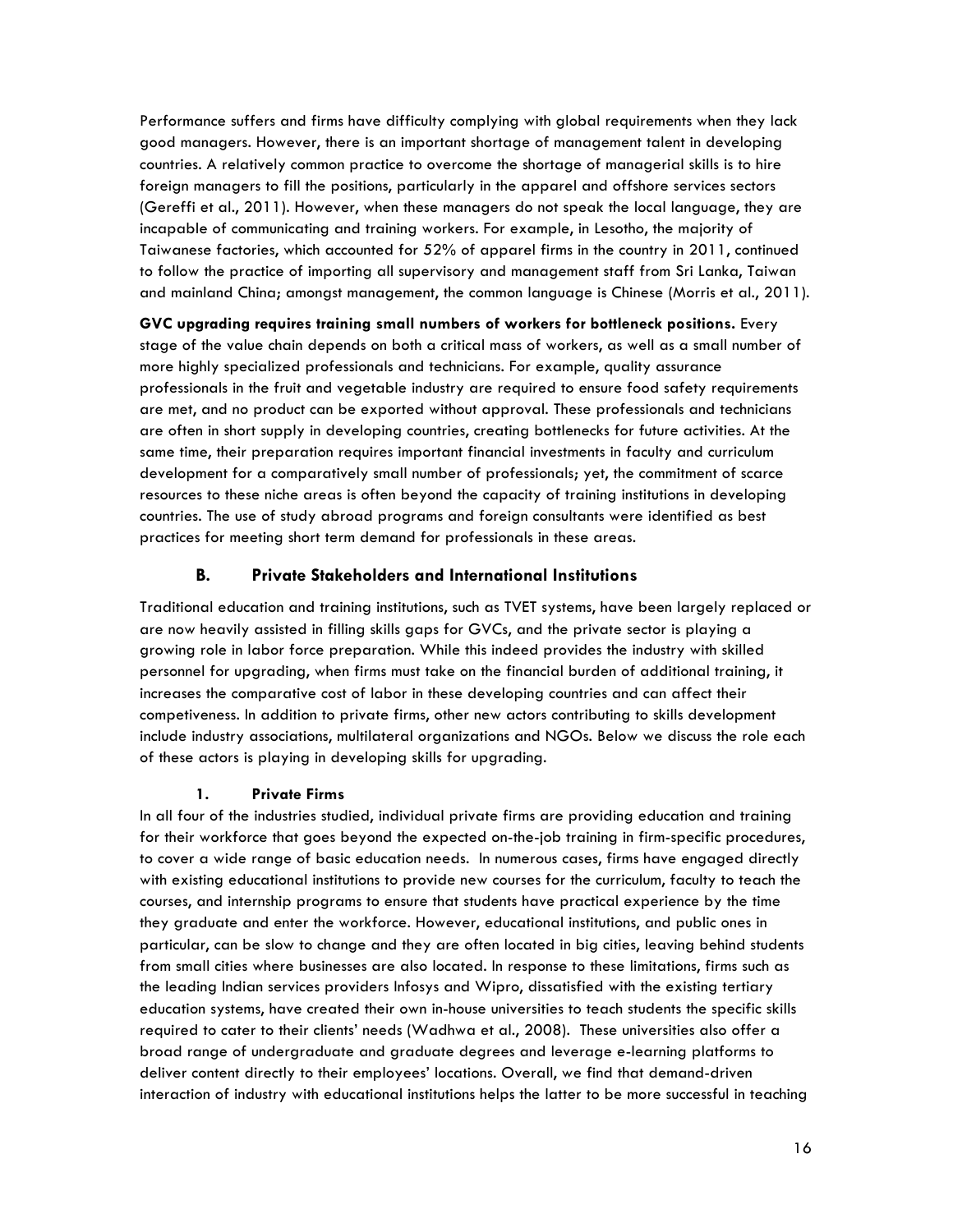the skills demanded by the labor market. By ensuring a skills match, this increased collaboration becomes an efficient and effective instrument to achieve economic upgrading in global industries.

## **2. Industry Associations**

Industry associations represent a broad range of firms playing both direct and supportive roles in GVCs, and thus can provide more comprehensive information for developing a well-rounded workforce than individual firms working alone. In our study, we found these associations to be extensively involved in driving workforce development for upgrading. Initiatives carried out by these associations across the four sectors include identifying industry job profiles and their required competencies, creating internal training programs, and partnering with educational institutions to customize training and modify existing curricula for current and potential workers. Where training resources were not available locally, these associations established alliances with foreign universities to accelerate the skills development process. This approach was observed for management training skills in particular, through short certification programs to improve the performance of supervisors and managers in GVCs. For example, in 2010, the Jordan Inbound Tour Operator Association developed and extended programs with George Washington University (GWU) to offer a two-week professional Destination Management Certification Program to increase the professionalism within the tourism industry (USAID, GWU, et al., 2010), while in the Philippines, the industry association for offshore services worked with Harvard Business Publishing to establish a management course, combining online and classroom activities to improve the performance of supervisors and managers in the value chain.

# **3. NGOs and International Agencies**

While the role of NGOs and international agencies has been more limited, they have intervened to fill the gaps not covered by other stakeholders and they have helped to facilitate important process and product upgrading. They have played an important role in supporting SME insertion into the value chain, particularly in the provision of training in the fruit and vegetable sector where the incorporation of small producers was a key factor for rural development (Fernandez-Stark et al., Forthcoming). In the least developed countries studied, such as Kenya, Honduras and Lesotho, these organizations have been an important, although not always effective, actor in the absence of active industry associations or government involvement. They have taken on a range of roles from carrying out specific training for standards compliance and working directly with universities to facilitating coordination amongst stakeholders to ensure different actors within the chain have the required skills to enable sustained participation and upgrading. While the contributions from these organizations have been important, they too have been less successful in facilitating skills formation when their interventions have not been carried out in close coordination with the private sector and aligned with national and/or international standards.

# **C. The Role of the State**

While various actors have played a vital role in facilitating workforce development to support GVC upgrading, this should not be construed to say that the government is no longer relevant in industry upgrading. Indeed, the government can be a very important catalyst for industry upgrading by providing three key functions: Facilitation, financial support and regulatory action. We discuss the contribution of the government in these roles below.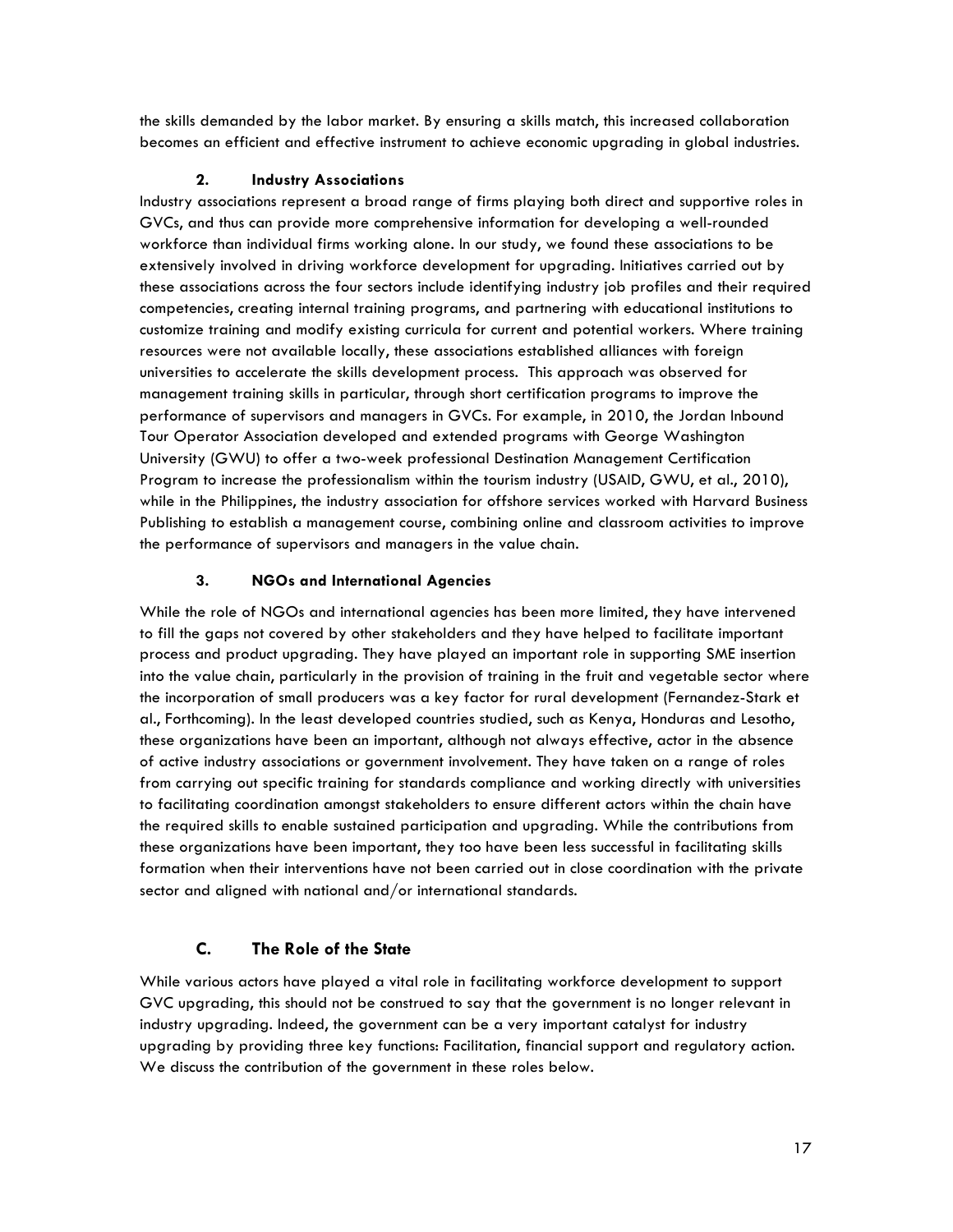#### **1. Facilitation Role**

Our research suggests that governments have been more effective in driving industry growth and upgrading through workforce development in the capacity of facilitator, rather than through direct provision of training initiatives**.** There are two key aspects of successful state facilitation in our cases: Coordination and information sharing.

**Coordination role:** Workforce development best practices are the result of a sound organization among all of the relevant stakeholders. In particular, public-private partnerships between the private sector, industry associations, educational institutions and government have emerged as an efficient and effective method for workforce development. For example, the Chilean Committee of Ministries for Innovation established public-private councils for strategic economic sectors in 2007. These councils, such as those that developed for the offshore services cluster, included representation from industry associations, leading firms, educational institutions, several ministries and CORFO, the country's economic development agency. This coalition was directed by CORFO and financed by the Chilean Innovation and Competitiveness Fund that provided US\$23 million for 2008-2009. Core issues discussed within this cluster were workforce development, international promotion, regulatory frameworks, and local industry development (Gereffi et al., 2011). These partnerships allow each stakeholder to contribute its best resources to create successful workforce development practices to support GVC upgrading. This is particularly important when upgrading requires high-level technical and analytical skills that are developed over time and presuppose a rigorous technical or university education. However, bringing together multiple stakeholders with many and often divergent interests requires coordination, and the state emerges as a natural entity to invite actors to works together.

**Information sharing role**: In a limited number of cases, the government was seen to play an important role in facilitating access to important labor market information that helped to drive upgrading by matching demand and supply for different job profiles. This includes publishing timely information regarding key job profiles required for industry sectors, the qualifications required for those job profiles, and salary information for high and low demand positions. Collecting this information, and effectively disseminating it amongst decision makers can help both prospective students and the existing workforce to make better decisions about their careers and ultimately, improve labor market efficiency.

Box 3 provides an example of the state taking on a coordination role to address skills gaps in 21 different industries.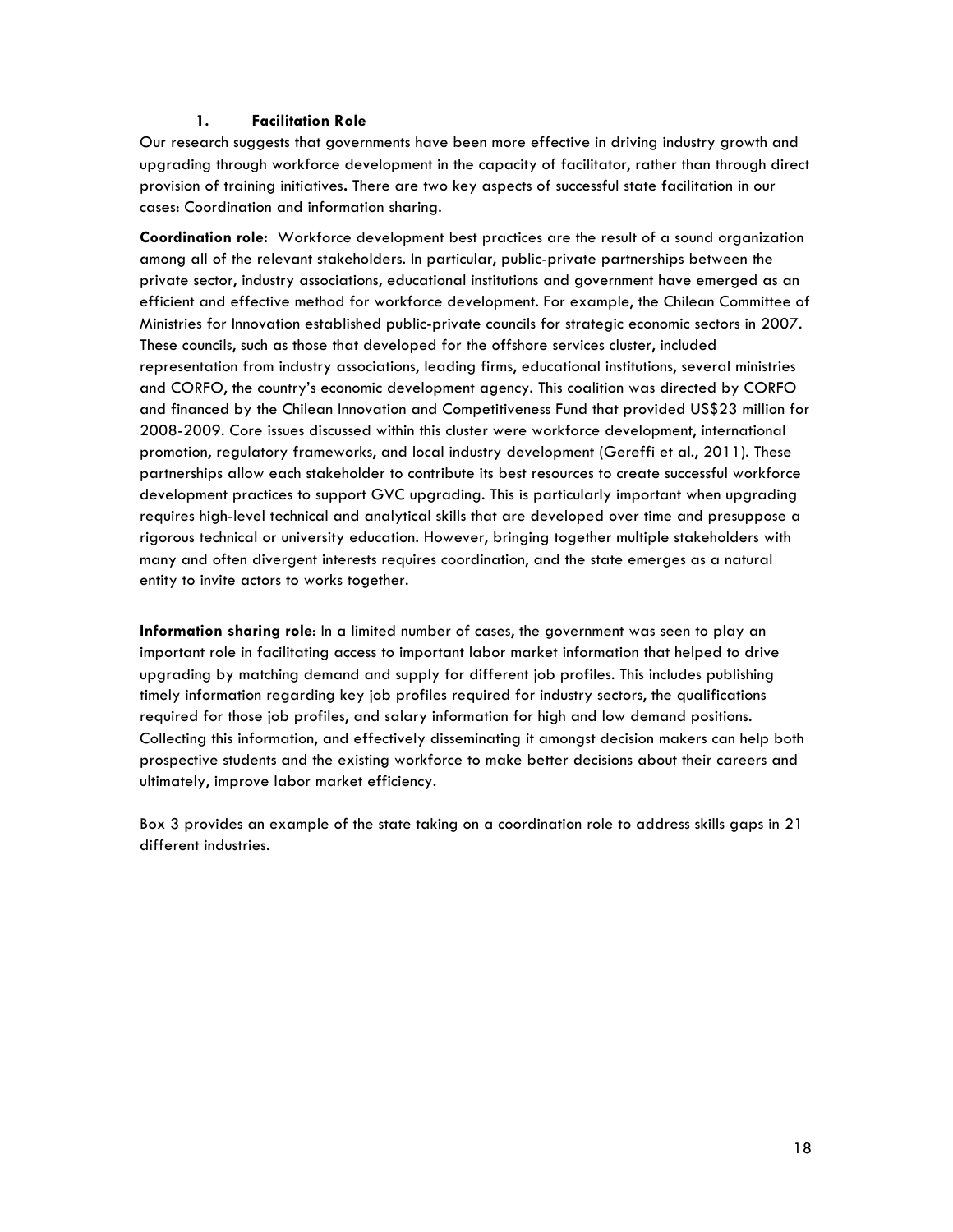# **Box 3. Addressing the Skills Gap in India: National Skill Development Corporation (NSDC)**

The National Skill Development Corporation (NSDC) is a not-for-profit organization managed through a public and private partnership between the private sector (51%) and the Government of India (49%). NSDC was created in 2009 as part of a national skill development mission to fulfill the growing need in India for skilled labor across multiple sectors and to narrow the existing gap between the demand and supply of skills. The NSDC focuses on 21 key industries that show current and future skills gaps, including: Textiles and clothing, select informal employment sectors, building and construction, auto and auto components, transportation, logistics, and warehousing and packaging, amongst others.

The organization aims to "skill and "up-skill" 500 million people in India by 2022, mainly by fostering private sector initiatives and providing funding in skill development. The key features of NSDC are:

- Upgrade skills to international standards through significant industry involvement and develop necessary frameworks for standards, curriculum and quality assurance
- Enhance, support and coordinate private sector initiatives for skill development through appropriate Public-Private Partnership (PPP) models; strive for significant operational and financial involvement from the private sector
- Focus on underprivileged segments of society and backward regions of the country, thereby enabling a move out of poverty; similarly, focus on the informal sector workforce
- Play the role of a "market-maker" by providing financing, particularly in sectors where market mechanisms are ineffective or missing
- Prioritize initiatives that can have a multiplier or catalytic effect as opposed to one-off impact.

Source: National Skill Development Corporation, 2012.

#### **2. Financial Role**

The promise of important employment creation, potential spillover effects and heightened competition from other countries have encouraged governments to directly finance education and training for entry and upgrading in several global industries. This is an investment with important returns and thus is not identified as a cost. The demonstration effect provided by government spending for both the individual in terms of career opportunities and the private sector in improved productivity has been important to incentivize local labor and firms to invest in their own skills development. This financing has helped to create more productive workers, generating more value added to domestic industries, and also attracting foreign direct investment that will contribute to ongoing economic development. State-funded scholarships and tax incentives for training have emerged as two of the most prominent tools used. These scholarships have been used for specific short-term training, such as widespread English-language programs, and funding for young professionals to seek further education abroad both in tertiary education programs and internship opportunities in key industries. Box 4 below highlights the training programs funded by the Philippines government. This government has been highly proactive in workforce development in the offshore services value chain, in an effort to reduce under- and unemployment and leverage opportunities to increase incomes through upgrading.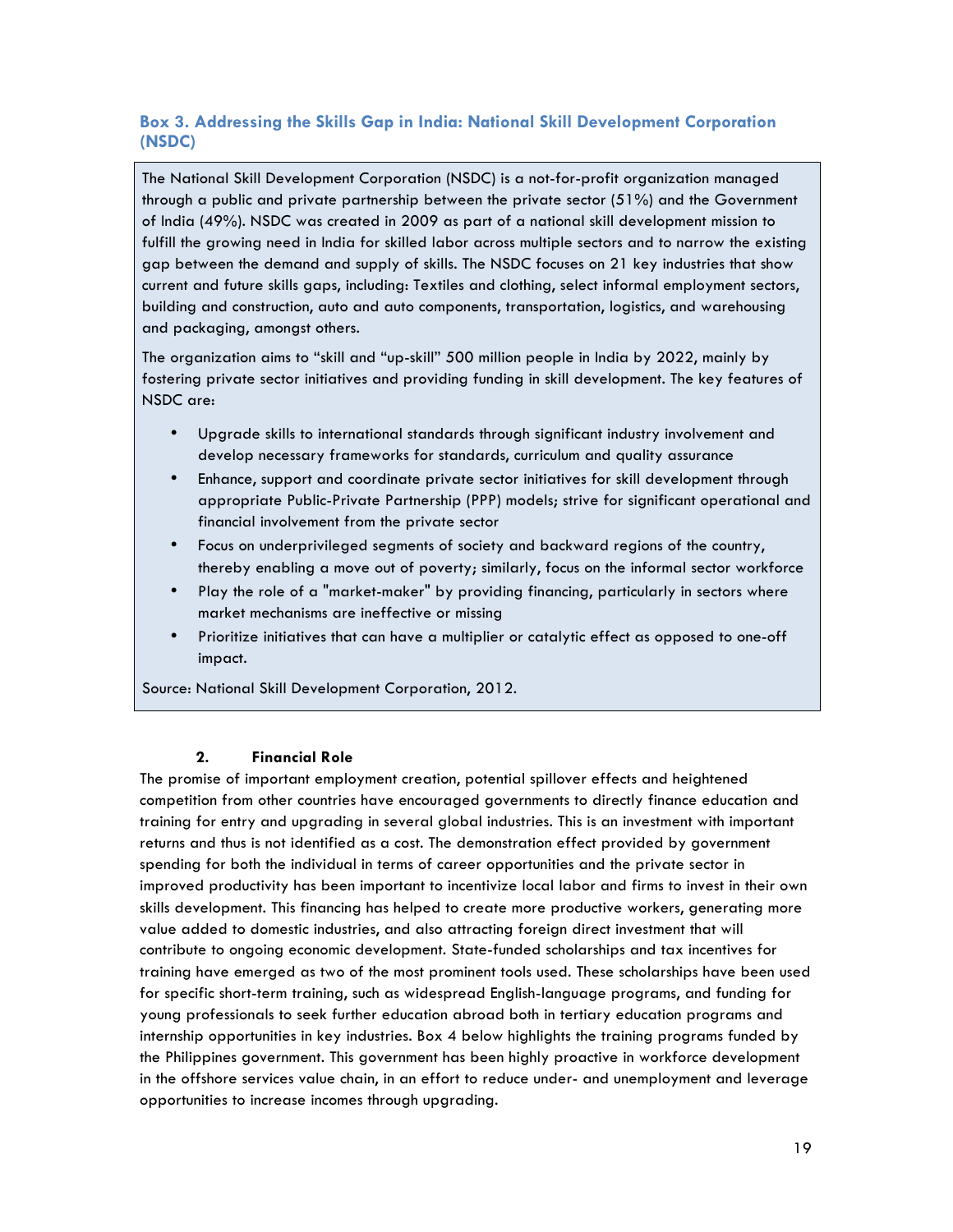# **Box 4. Philippines Government Financial Support for the Offshore Services Industry**

The Filipino government has created special programs to encourage workforce development in the offshore services industry. This industry is considered a strategic sector to drive both exports and employment. The **PGMA Training for Work scholarship,** created by the government in 2008, has awarded 40,000 scholarships for workers in the offshore services value chain, specifically in the ITO and BPO segments. The program invited "recent high school graduates, employees looking for a career change, underemployed or unemployed" to apply. More than 30,000 people have already completed their training, and 67% of graduates are working in the sector (BPAP, 2009). Due to the success of the program, the president of the country extended the program in 2009 to train near hires\*. Job placemetn was even higher for these graduates, with 75% finding work in the industry. Additionally, the government created a new project to train underemployed medical professionals to provide medical transcription services to offshore companies.

Furthermore, to reduce the information asymmetry in the industry labor market, the government provided financial support for the creation of the private sector's National Competency Test Initiative with the goal to provide a database with skilled candidates for the industry.

\*"Near hires" are potential employees for the sector that are rejected in the recruitment process due to specific shortcomings in their skills. Program training focuses on developing near hires weaknesses in order to usher them into the workforce as quickly as possible (Oliva, 2008).

#### **3. Regulatory Role**

When countries enter GVCs and there is a demand for skills improvements, this can result in an explosion in the number of institutions offering training for the sector, many of which may not be at an acceptable level. The government can play an important role in ensuring the quality of training through accreditation of universities and technical institutions without limiting the necessary flexibility to modify the curricula in response to labor demands. The creation and oversight of national certification programs can be a powerful tool for the development of appropriately qualified GVC labor markets in developing countries. Competency certifications reduce transaction costs related to recruitment and selection, and the level and portability of skills can be increased for certified workers facilitating labor mobility (Gereffi et al., 2011). This helps foster the establishment of a competitive labor market, based on skill level rather than contacts or perceptions of skills. We observe successful outcomes for worker skill certifications where the government worked together with industry associations and educational institutions. Success is particularly notable where skills are aligned with international standards requirements.

# **IV. Skill Development Policy Recommendations: A Typology**

Under current conditions, developing countries face considerable difficulties in cultivating the skills for GVC upgrading. Education systems are not creating individuals well suited to the continual learning and soft skills required in dynamic global industries, technical education remains weak and unable to provide the correct skills for industry upgrading, and scarce resources are being channeled to inappropriate areas. For these reasons, we see a plethora of other institutions providing patchwork solutions to cover gaps in basic education and training. In this section, we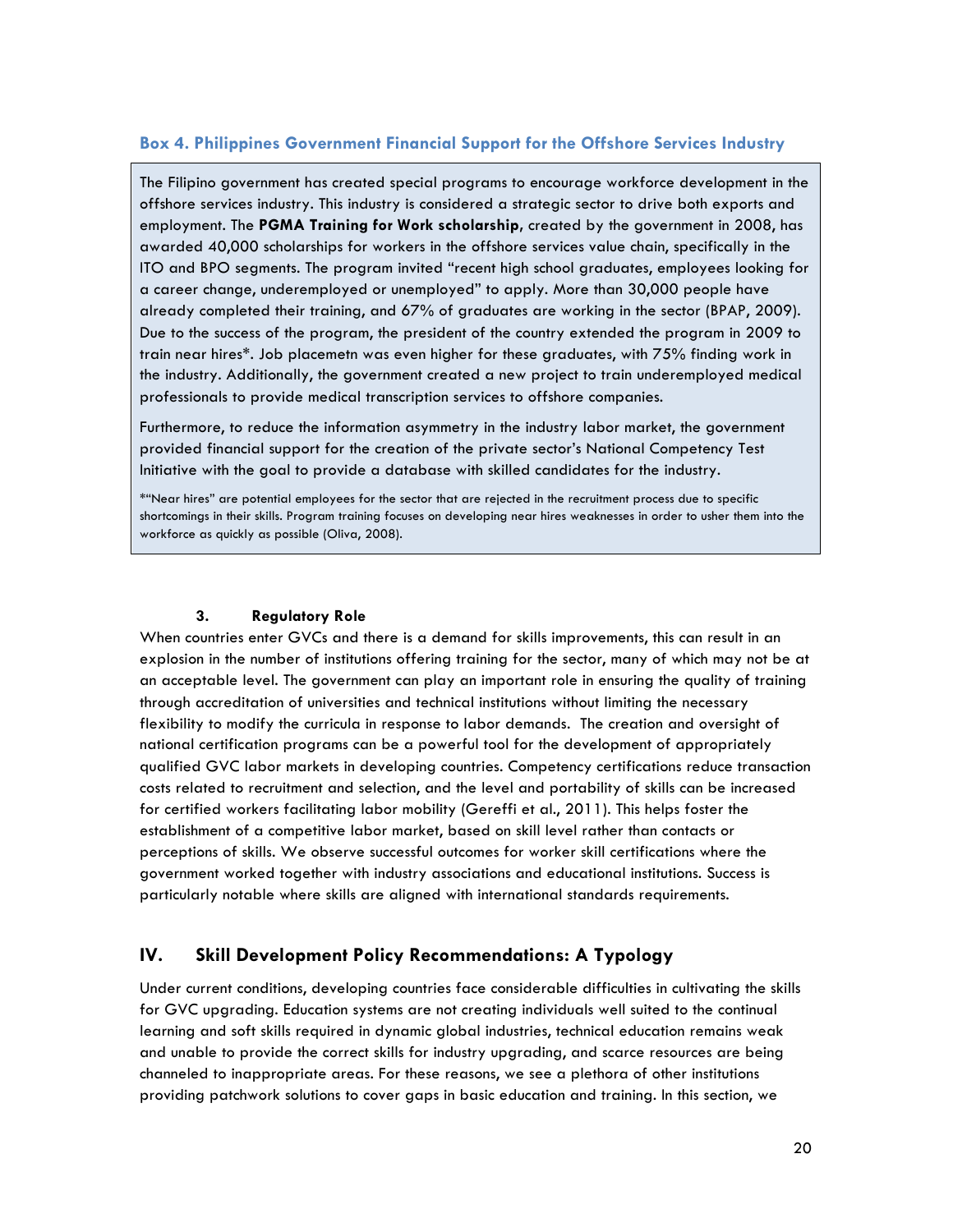present a typology for skills development policy based on the actual situation that developing countries face. Three categories are identified: Early reactive interventions, ongoing proactive interventions, and future-oriented interventions. These categories are described below.

Figure 3 illustrates the typology of skills development policies for GVC upgrading, paying attention to the kind of skills needed for today, tomorrow and the future, intervention areas, type of value chain upgrading, and impact in the national economy. For each of these policy areas, we offer recommendations for skills development for GVC upgrading, as well as workforce initiatives that support the growth of the economy as a whole. At the end of this section, Table 2 provides examples of skills development policies from selected industries.



# **Figure 3. Typology of Skills Development Policies for Global Value Chain Upgrading**

Source: Authors.

**Early Reactive Interventions** include actions to aliveate the immediate challenges of skills gaps. The main purpose of these interventions is to align *existing* workers skills with the demand of GVCs. This requires an industry analysis to assess the position of the country in the GVC in question, and identify the critical skills to meet international standards, expand market share and sustain competitiveness. Early reactive interventions appear to be more effective when the private sector utilizing the skills is directly involved in the training process, and the government acts principally as a facilitator and provides financial support and regulation. Widely adopted interventions that have been successful include tax break incentives for training and special courses financed by the government to upgrade the workers skills in a particular area.

*Policy Recommendations:* These policies are specifically aimed at improving workers' productivity to drive industry competitiveness and meet international standards requirements in the short term.

a) Evaluate the skills gap within industries, identifying areas that need rapid remediation. This will require quick sectoral studies that detect the major skills deficiencies for industry competitiveness.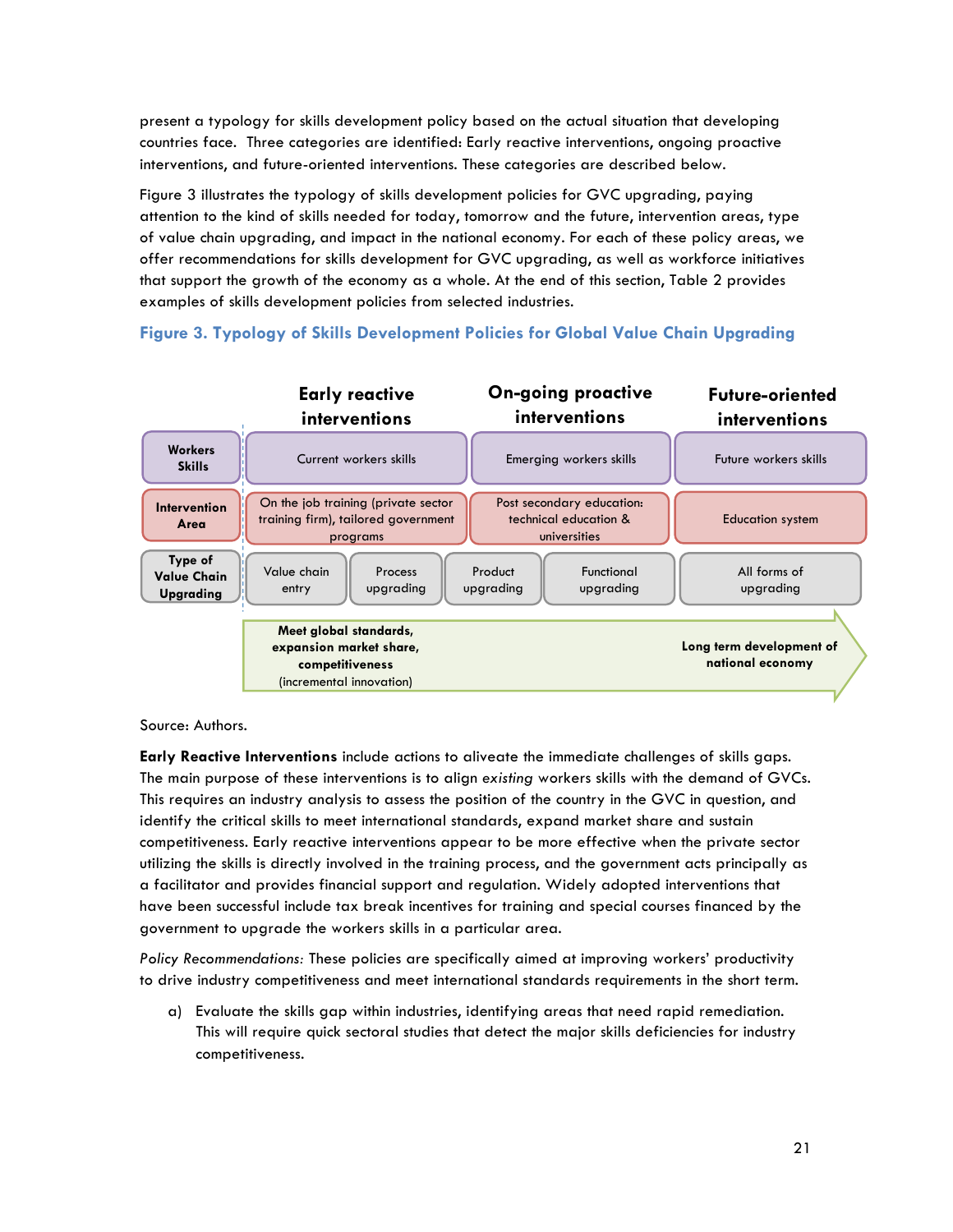- b) Encourage private sector organization to coordinate and strategize about the industry skill gaps and invest in training for their workers. This will ensure that workers acquire the correct skills on site while simultaneously receiving practical on-the-job training.
- c) Prioritize targeted training in the areas of major skills gaps. For example, several countries have identified language skills as an important gap to participate in the offshore services industry; in response, several governments have awarded scholarships to workers in that industry to study English.
- d) Focus on improving managers' skills, since they play an important role in providing and raising workers skills. Good managers are essential for knowledge dissemination and spreading good practices among workers. They also act as key agents in promoting soft skills that are in short supply and high demand in developing countries.
- e) Particular attention should be paid to near-hires that is, job-seekers who are not employed because they lack specific skills required by the labor market. Special training can move near-hire individuals to ready-hire workers.

**Ongoing Proactive Interventions** are aimed at preparing emerging workers' skills related to GVC upgrading for the near future. The objective of these interventions is to proactively prepare the labor force for functional upgrading into the next stage of the value chain. This requires an industry analysis to evaluate the possible upgrading paths as well as an identification of the critical job profiles in the next levels of the chain. These proactive interventions will sustain growth, enhance competitiveness and promote innovation. In developing countries, the skills of workers for the near future are typically located in the middle segments of the value chain and demand technical capabilities. Emphasis should be placed on establishing excellent technical education institutions able to deliver relevant skills for GVCs and local public and private councils in which government, private sector and educational institutions collaborate. Leveraging scholarships and internships abroad, partnerships with foreign educational institutions and the expertise of foreign consultants can help to accelerate the accumulation of knowledge and skills for these positions.

*Policy Recommendations*: These interventions should focus on skills needed in the near future, meaning the skills that are not in high demand today but will be needed once the industry starts adding more value.

- a) Assess the position of the country in a GVC. Understand where in the chain the country is concentrated, and strategically determine potential upgrading paths. The new GVC segments may require workers with new skills. Identify core job profiles for desired upgrading trajectories, including bottleneck positions.
- b) Foster collaboration amongst key stakeholders by creating public and private strategic councils in key national industries to decide the sector upgrading strategy and a corresponding skill development plan. The strategic council should have a special working group devoted to workforce development, which analyzes, informs and directs strategies to supply workers with the skills needed in the market.
- c) Prioritize technical education in the national education agenda. Technicians are critical to support industry upgrading in developing countries.
- d) Create incentives to link training institutions and the private sector. The probability of upgrading is low in the absence of dialogue and cooperation between these two actors. A collaborative approach is mandatory to add value to national industries.
- e) Provide study-abroad scholarships in key economic areas of the countries. Scholarships should be aligned with bottleneck positions and the near term skills demand. Ensure these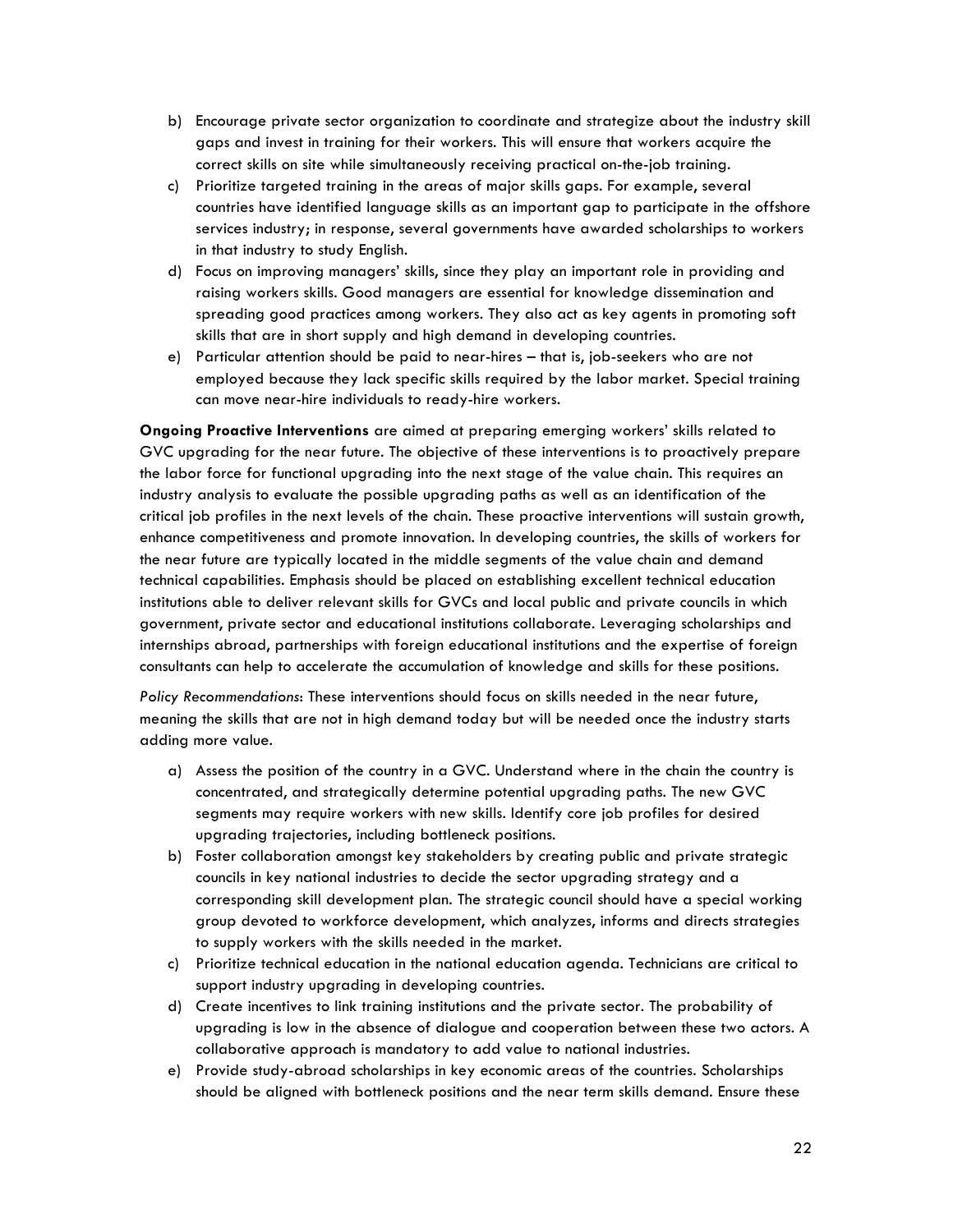scholarships are awarded on the condition that students return home following the completion of their studies. These scholarships can include short certifications, diplomas, or tertiary education. Additionally, encourage the hiring of foreign consultants to run train-the trainer programs in subjects with near future demand and bottleneck positions. Support alliances between local universities and foreign institutions to develop curriculum. Leverage e-learning opportunities.

- f) Provide incentives to the private sector for internal worker skills upgrading, including mentoring and career planning for workers. This will support adding value to national industries by leveraging the experience of existing workers for the future.
- g) Create national information systems that disseminate information about needed skills, salaries, key skills gaps or other relevant information regarding workforce development.
- h) Provide incentives such as scholarships or easy access to financing to encourage students to select areas of education with high labor demand and future prospects. This will also help to regulate the labor market saturation in certain areas and increase the labor pool in high demand areas.

**Future-Oriented Interventions** are designed to develop worker skills to advance in GVCs in the long term. The main purpose of these interventions is to create "upgradeable" individuals that have solid basic skills and can successfully be inserted into dynamic global sectors. These futureoriented interventions will drive national economic development supported by a labor force with strong capabilities. These interventions require improvements in skills for workers from early ages, including primary and secondary education, technical education and advanced education. Intervention elements include solid literacy and numeracy programs, tools for the world of work, high quality technical and tertiary education, and soft skills training. Soft skills include work ethic, communication skills, fostering the desire to learn, teamwork, problem solving and adaptability at all education levels.

*Policy Recommendations:* These interventions aim to improve the national education systems to prepare individuals able to learn and adapt to new labor requirements in GVCs.

- a) Strengthen basic skills in primary and secondary education. Ensure that children master basic skills that are critical for lifelong learning, which is required for participation in GVCs.
- b) Particular attention should be given to "soft skills" throughout the different education levels. Include these core skills as part of the curricula and stress the importance of them for work in the global economy. These skills are essential because they provide a solid platform to become a highly productive worker.
- c) Prioritize and reformulate technical education. Technical education should be in line with the needs of the labor markets and coordination with the private sector is key to provide solid and relevant technical capabilities. Produce more and better technicians to support upgrading in middle levels of the GVCs. Facilitate continuous, life-long learning programs for technicians.
- d) Establish efficient and effective mechanisms that ensure a long and strong partnership between the government, private sector and educational institutions.

Box 5 illustrates how Costa Rica is implementing policies in each of the three intervention areas proposed in order to compete effectively and upgrade in the offshore services GVC.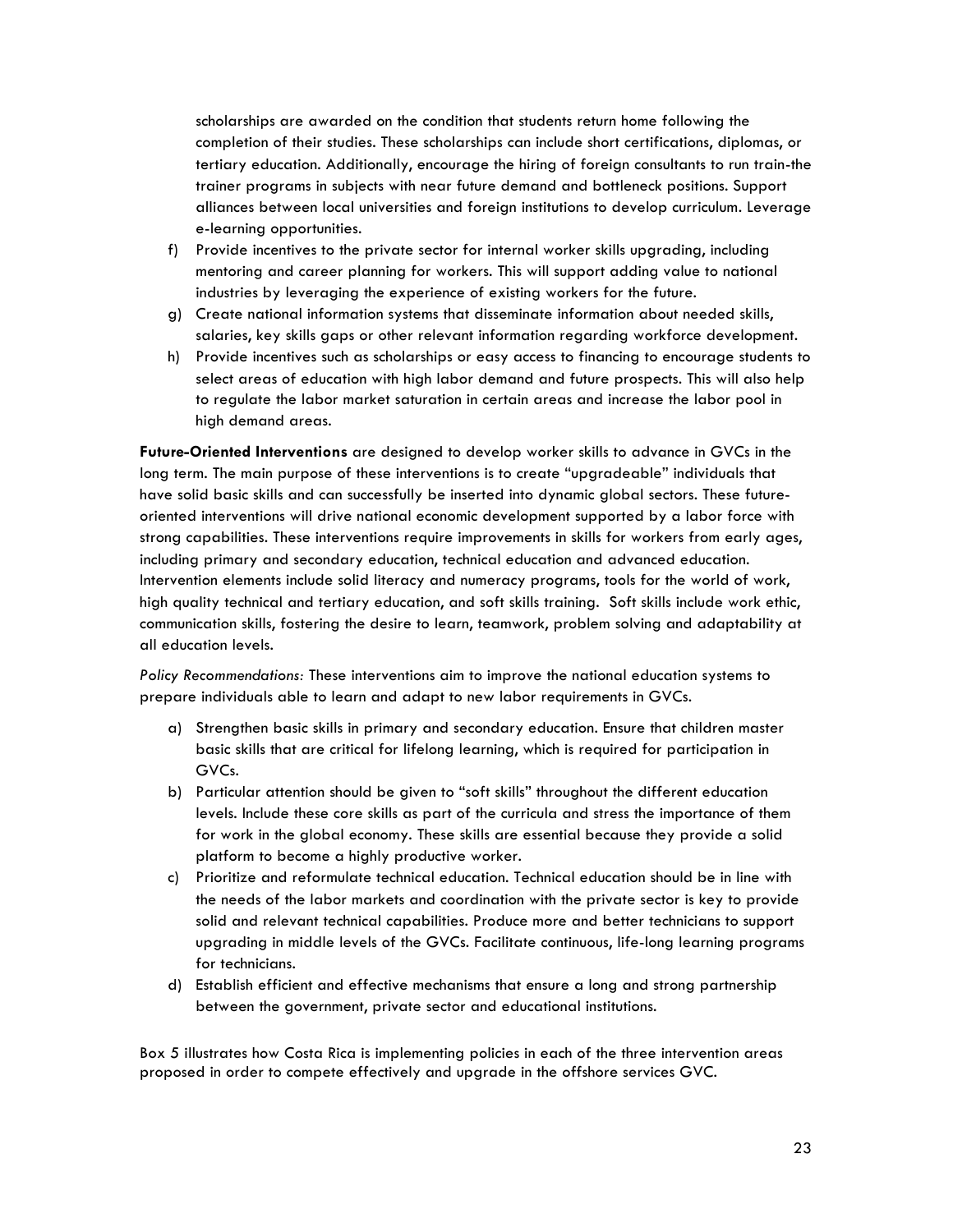## **Box 5. Costa Rica's Offshore Services Talent Pipeline Development**

In Costa Rica, growing competition for the country's human capital in the offshore services sector has led to all three interventions occurring simultaneously. Firms in the sector recruit high school students to enter into basic "technical" agent positions. Firms see this approach as a pipeline for generating human capital for upgrading into higher segments of the value chains. First, the firms provide immediate internal training for these agents to be able to fulfill their entry-level functions (*early reactive interventions*). At the same time, they actively encourage these agents to pursue further education, providing time off to study and in some cases, even providing tuition reimbursement for students pursuing university degrees. Firms have also begun to proactively work with universities in curriculum design, to ensure that their long-term needs are met (*on-going proactive interventions*). As these agents progress in their education, they are provided opportunities within higher value services in the company. At the same time, the Ministry of Public Education has established bilingual public high schools with a technical focus on the call center sector in Costa Rica to meet strong demand for agents with fluency in English in the offshore services industry, thus ensuring an ongoing supply of entry-level graduates for the industry (*ongoing proactive interventions*). Finally, in 2008, Costa Rica Multilingue, a not-for-profit organization focused on developing communicative skills that allow for greater personal and professional development, was launched by government decree.1 Central to the organization´s strategy is the National English Plan that aims to graduate all secondary students by 2017 with an intermediate and advance level of English (*future-oriented interventions*).

This multi-stakeholder approach is helping to facilitate both the country's immediate competitiveness and longer-term upgrading in the offshore services GVC, simultaneously providing immediate technical talent for the sector and also ensuring long-term career development for individuals.

 $1$  This was to ensure the sustainability of the project over time, regardless of the political party in power at the time.

Finally Table 3 highlights examples of each policy group in the four industries studied. In addition, an example of a future-oriented approach is drawn from the Australian education policy. Each of these initiatives was implemented to respond to shortcomings of the existing education and training systems in the countries studied, however, when carried out in conjunction with the initiatives described in each of three policy groups above, these interventions will support GVC upgrading, creating competitive industries with flexible workers able to adapt to international trends.

\*\*\*\*

In conclusion, for the most part developing countries have yet to establish adequate integrated responses to meet the workforce development needs of constantly evolving and competitive GVCs and a patchwork set of initiatives carried out by a range of actors has emerged to fill this gap. A comprehensive approach that effectively combines the efforts of private sector, educational institutions, the government and other interested stakeholders would be more efficient to drive the competitiveness of developing countries in these global industries. The policy typology outlined in this report provide a model for satisfying the immediate demands of these chains, while at the same time, proactively developing a supply of human capital for on-going industry development and long term engagement in global chains in the future.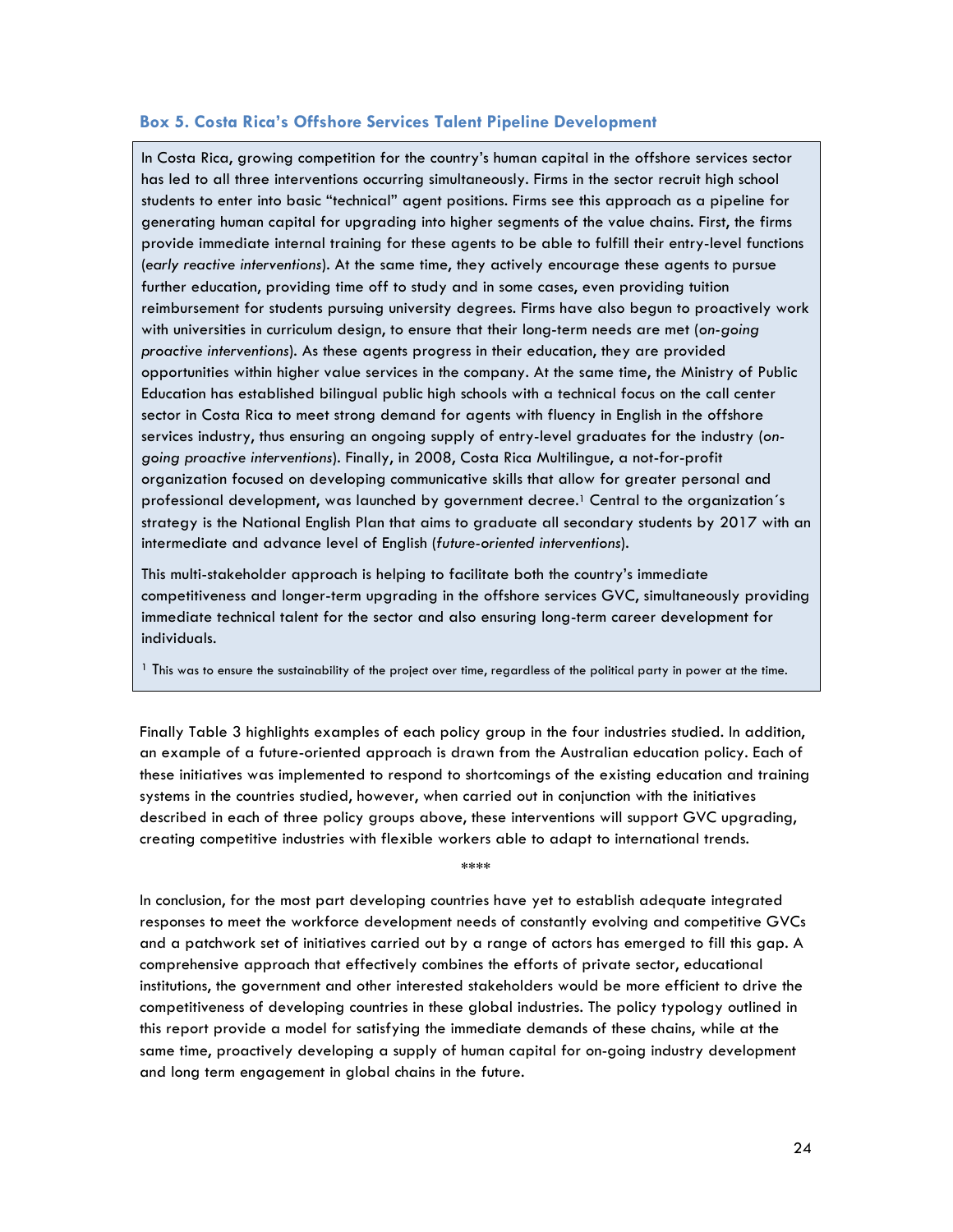|                                    | <b>Early Reactive Interventions</b>                                                                                                                                                                                                                                                                                                                                                                                                                                                                                                                                                    | <b>Ongoing Proactive Interventions</b>                                                                                                                                                                                                                                                                                                                                                                                                                                                    | Future-Oriented<br><b>Interventions</b>                                                                                                                                                                                                                                                                     |  |
|------------------------------------|----------------------------------------------------------------------------------------------------------------------------------------------------------------------------------------------------------------------------------------------------------------------------------------------------------------------------------------------------------------------------------------------------------------------------------------------------------------------------------------------------------------------------------------------------------------------------------------|-------------------------------------------------------------------------------------------------------------------------------------------------------------------------------------------------------------------------------------------------------------------------------------------------------------------------------------------------------------------------------------------------------------------------------------------------------------------------------------------|-------------------------------------------------------------------------------------------------------------------------------------------------------------------------------------------------------------------------------------------------------------------------------------------------------------|--|
| <b>Fruit and</b><br>Vegetables     | In Kenya, multiple aid agencies and<br>foreign governments, working together<br>with local institutions and the private<br>sector, funded training and technical<br>assistance programs for smallholders<br>.Many of these programs occurred<br>between 2000 and 2010 to ensure that<br>important suppliers were not eliminated<br>from the value chain when the<br>GlobalGAP standards were introduced.                                                                                                                                                                               | In Chile, AGROCAP was established in<br>1999 as an intermediary between<br>producers, the fruit and vegetables export<br>association, private training institutions, and<br>the state employment and training agency.<br>The organization works to ensure that<br>training meets the industry's human capital<br>needs, as well as disseminating good<br>workforce development practices to ensure<br>a supply of trained workers for the future.                                         | In 2008, in Australia the<br>Melbourne Declaration by<br><b>Australia's Education</b><br>Ministers noted that in order<br>to ensure the high quality of<br>life in Australia, the country<br>would have to be well<br>positioned to compete in the<br>global economy, with a<br>specific focus on knowledge |  |
| Apparel                            | In 2008, the Bangladesh Knitwear<br>Manufacturers and Exporters Association,<br>in partnership with the government and<br>with funding from GIZ, established free<br>training programs in sewing, knitting, and<br>quality management for students<br>completing high school with a focus on<br>young females. In two years, 2,300<br>students completed the training and were<br>guaranteed employment by the<br>association. The government provided for<br>infrastructure and other expenses.                                                                                       | In Sri Lanka, the government partnered with<br>the apparel industry association, JAAF, and<br>individual firms to develop a comprehensive<br>skills manual, "Competency and Beyond,"<br>incorporating the competencies required for<br>all positions in the apparel GVC. The<br>government allocated financing towards<br>strengthening marketing capabilities,<br>creating design capabilities, improving<br>productivity within firms, and developing<br>technical competence.          | and innovation.<br>To achieve this, the Council<br>of Ministers identified seven<br>essential skills for youth to<br>be successful at work in the<br>21st century as confident<br>and involved learners and<br>effective communicators:<br>• Literacy<br>Numeracy<br>Information and<br>communication       |  |
| <b>Offshore</b><br><b>Services</b> | In Guatemala, the government offered<br>2,000 scholarships to study English to the<br>members of the Call Center Commission;<br>to become a member of the Call Center<br>Commission, firms must meet specific<br>service quality standards. The CCC was<br>established in 2010 with government<br>support to attract new talent to the<br>industry, rather than competing for talent<br>and driving up attrition rates                                                                                                                                                                 | Becas Chile, a government study-abroad<br>program, extended academic scholarships<br>to included technical, masters and doctorate<br>programs as well as internships abroad for<br>the offshore services industry. The principal<br>goal of this program, established in 2008, is<br>to ensure the availability of highly qualified<br>personnel for the industry to upgrade in the<br>future.                                                                                            | technology capabilities<br>• Critical and creative<br>thinking<br>• Personal and social skills<br>(including leadership)<br>and teamwork)<br><b>Ethics</b><br>Intercultural<br>communication.<br>Referred to as "general<br>capabilities," these skills                                                     |  |
| Tourism                            | In Jordan, in 2010, the national tour<br>operator association developed a pilot<br>internship program with Queen Rania<br>Institute of Tourism and Heritage at<br>Hashemite University, supported by<br>USAID, to help bridge the skills' gap<br>between graduates of tourism courses in<br>Jordan and the skills required by the<br>industry. Prior to beginning their practical<br>training, students participated in training<br>courses in English for tourism,<br>communication skills, business writing,<br>tourism sector orientation, customer service<br>and time management. | With the support of the Inter-American<br>Development Bank, a regional skills<br>certification for the hospitality and tourism<br>industry was established in the Caribbean in<br>2002 to standardize the quality of skills<br>development of workers and facilitate labor<br>mobility. Over 2,000 Caribbean tourism<br>industry professionals contributed expertise<br>to the standards and certification<br>development program, which covers 47<br>critical positions in the industry. | must be developed across<br>the curriculum in both<br>primary and secondary<br>schools across Australia. All<br>teachers, regardless of<br>specific technical subject<br>area, are required to<br>contribute to the<br>development of these skills.                                                         |  |

# **Table 3. Skills Development Policy Examples from Selected Industries**

Source: ACARA, 2012; Gereffi et al., 2011.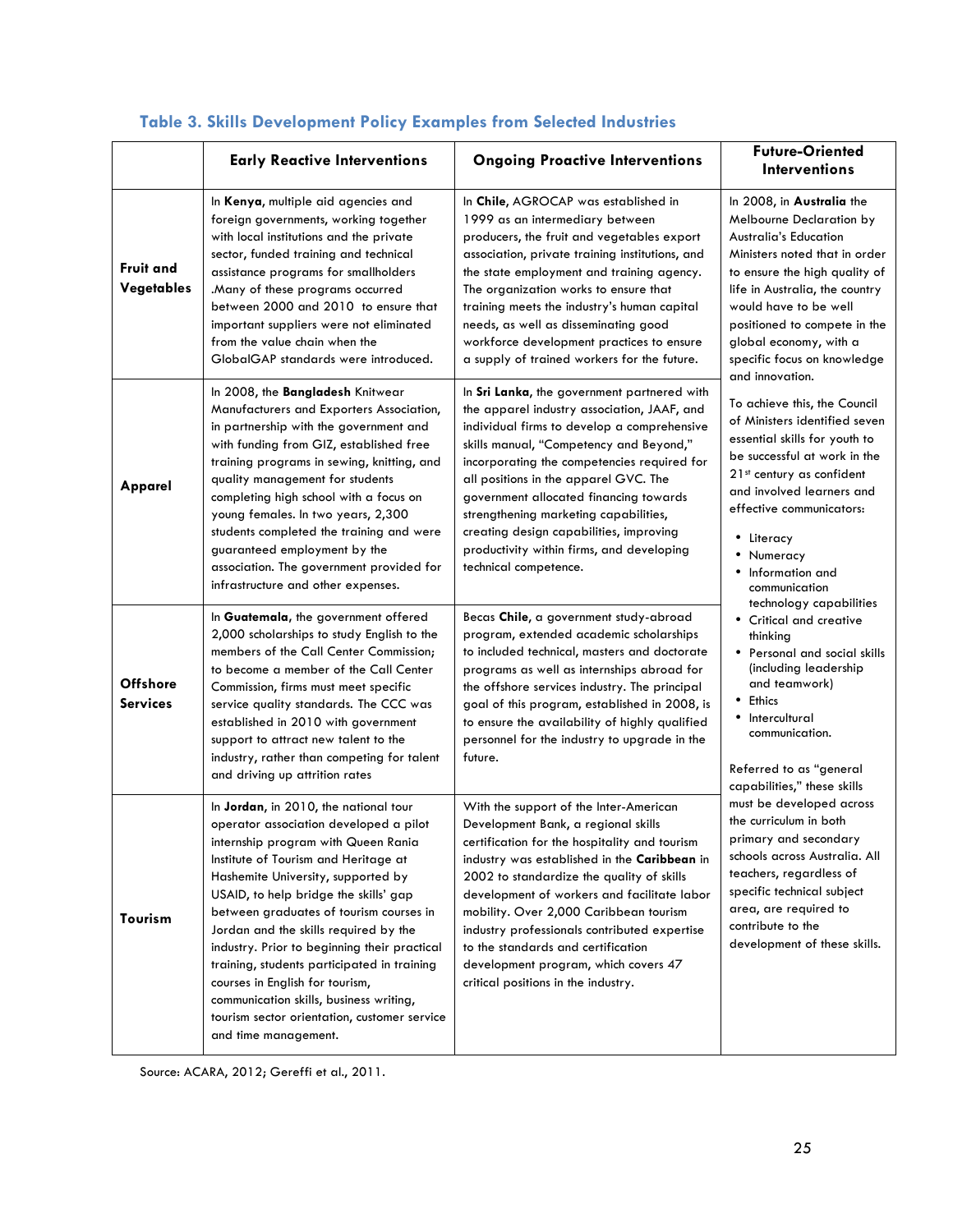# **V. Appendix**

| <b>Fresh Fruit &amp; Vegetables</b>  |                   |                    |                          |                                     |                    |                  |  |  |
|--------------------------------------|-------------------|--------------------|--------------------------|-------------------------------------|--------------------|------------------|--|--|
|                                      | <b>Chile</b>      | Kenya              | <b>Morocco</b>           | Jordan                              | <b>Honduras</b>    |                  |  |  |
| GDP per capita (at PPP; \$US)        | 13,390            | 1,432              | 3,938                    | 5,137                               | 3,633              |                  |  |  |
| Exports - (US\$ bn)                  | 4.0               | 1.06               | 1.21                     | 0.47                                | 0.275              |                  |  |  |
| <b>Exports % of total exports</b>    | 6.1               | 21.1               | 6.0                      | 6.1                                 | 11.6               |                  |  |  |
| Total labor force (million)          | 7.1               | 18.2               | 11.8                     | 1.9                                 | 2.8                |                  |  |  |
| <b>Employment in horticulture</b>    | 450,000           | 500,000            | 400,000                  | 67,000                              | 15,000             |                  |  |  |
|                                      |                   |                    | <b>Apparel</b>           |                                     |                    |                  |  |  |
|                                      | <b>Turkey</b>     | Sri Lanka          | <b>Bangladesh</b>        | Lesotho                             | Nicaragua          |                  |  |  |
| GDP per capita (at PPP; \$US)        | \$14,068          | \$4,571            | \$1337                   | \$1,566                             | \$2,682            |                  |  |  |
| Exports (US\$ bn)                    | \$13.6            | \$3.5              | \$10.9                   |                                     | \$1.0              |                  |  |  |
| Exports % of total exports           | 10.3%             | 40.9%              | 71.1%                    | 69.2%                               | 36.8%              |                  |  |  |
| <b>Total Labor Force (million)</b>   | 26                | 8                  | 77                       | 1                                   | $\overline{2}$     |                  |  |  |
| <b>Employment in apparel</b>         | 500,000           | 270,000            | 2.800.000                | 45,310                              | 51,300a            |                  |  |  |
|                                      |                   |                    | <b>Offshore Services</b> |                                     |                    |                  |  |  |
|                                      | India             | <b>Philippines</b> | <b>Chile</b>             | <b>Dominican</b><br><b>Republic</b> | <b>El Salvador</b> | <b>Guatemala</b> |  |  |
| GDP per capita (at PPP; \$US)        | 3,011             | 3,306              | 14,579                   | 8,446                               | 6,721              | 4.749            |  |  |
| Exports (US\$ bn)                    | 47 <sup>e</sup>   | 6                  | 0.86                     | <b>NA</b>                           | <b>NA</b>          | <b>NA</b>        |  |  |
| <b>Exports % of GDP</b>              | 4%                | 3.6%               | 0.05%                    | <b>NA</b>                           | <b>NA</b>          | <b>NA</b>        |  |  |
| Total labor force (million)          | 475.6             | 38.8               | 7.1                      | 4.4                                 | 2.8                | 3.9              |  |  |
| <b>Employment in offshoring</b>      | 2,236,614         | 475,000b           | 20,000                   | 22,000                              | 6,800              | 6,500            |  |  |
|                                      |                   |                    | <b>Tourism</b>           |                                     |                    |                  |  |  |
|                                      | <b>Costa Rica</b> | Jordan             | <b>Vietnam</b>           |                                     |                    |                  |  |  |
| <b>GDP per capita (at PPP; \$US)</b> | 11.250            | 5.571              | 2,792                    |                                     |                    |                  |  |  |
| Exports (US\$ bn)                    | 2.53              | 3.54               | 4.99                     |                                     |                    |                  |  |  |
| Exports % of GDP                     | 14.8%             | 21.6%              | 14.5%                    |                                     |                    |                  |  |  |
| Total labor Force (million)          | $\overline{2}$    | $\overline{2}$     | 46                       |                                     |                    |                  |  |  |
| <b>Employment in tourism</b>         | 14.4%             | 19.8%              | 11.5%                    |                                     |                    |                  |  |  |

# **Table A.1. Selected Indicators for Four Global Industries, by Country (2008)**

*Source*: Gereffi, et al. (2011).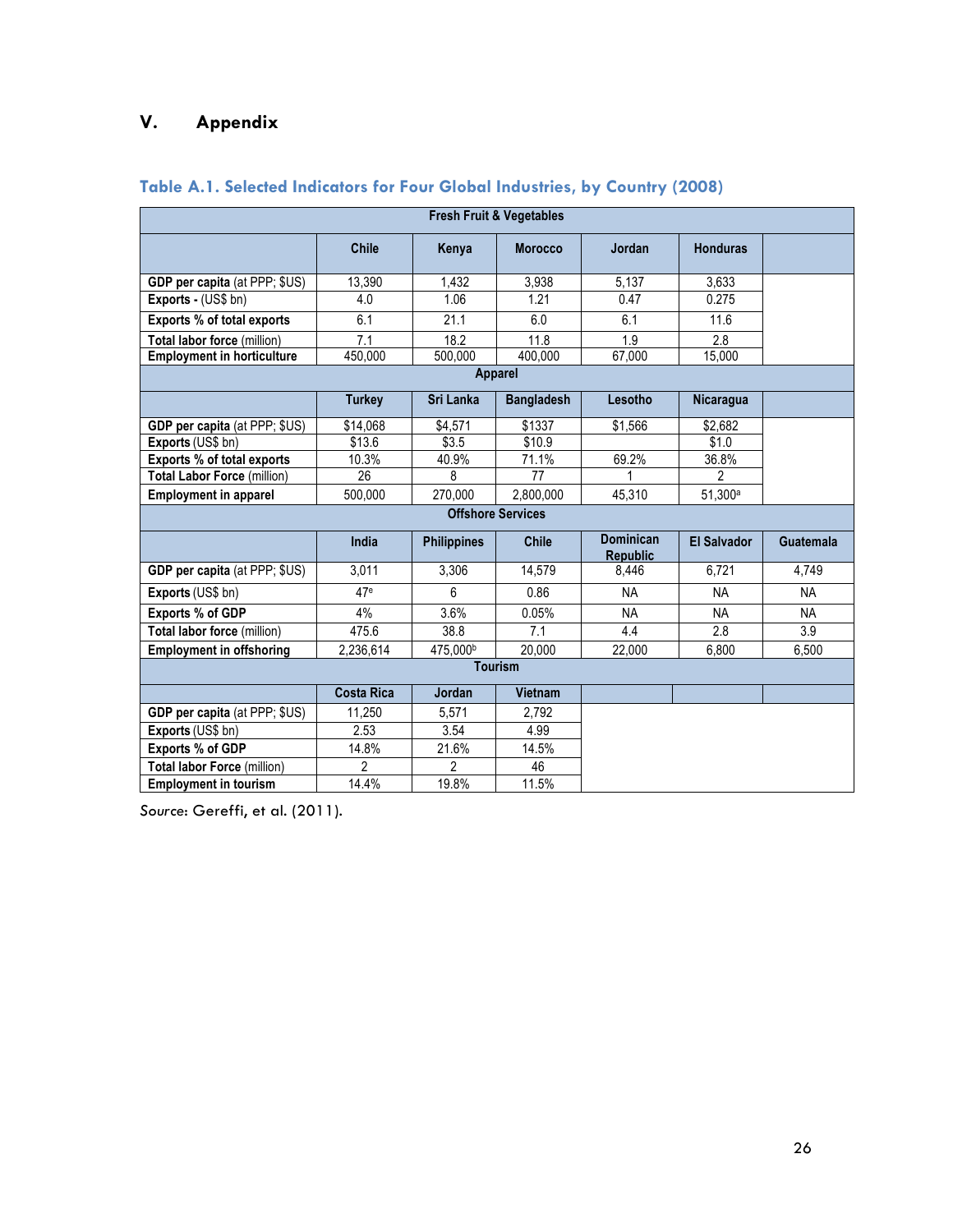# **VI. Bibliography**

- ACARA. (2012). General Capabilities in the Australian Curriculum. Melbourne: Australian Curriculum, Assessment and Reporting Authority.
- Altenburg, Tilman and Christian von Drachenfels. (2006). "The "New Minimalist Approach" to Private-Sector Development: A Critical Assessment." *Development Policy Review, 24*(4): 387-411.
- Barrientos, Stephanie, Gary Gereffi and Arianna Rossi. (2011). "Economic and social upgrading in global production networks: A new paradigm for a changing world." *International Labour Review, 150*(3-4): 319-340.
- BPAP. (2009). Phils Boosts its BPO Capabilities to Go Beyond Non-Voice: Business Processing Association Philippines. http://www.bpap.org/bpap/publications/Breakthroughs March 2009 for website.pdf.
- Castany, Laia. (2008). "The Role of Firm Size in Training Provision Decisions." *Research Institute of Applied Economics, Working Papers 2008/08*.
- Creticos, Peter A. , Michael Axmann and Amy Beeler. (2009). Labor Market Exchanges, Human Capital Formation Strategies and Workforce Development Practices: State of the Art Review: Report to RTI International Center for Governance and Economic Growth.
- Crouch, Luis. (2009). Financing and Governance for planning, groping, or groped plans? Presentation given at World Bank Workshop on Skills of Employability in the 21st Century. June 8.
- de Moura Castro, Claudio and Norma García. (2003). *Community Colleges: A Model for Latin America?* Washignton, DC: Inter-American Development Bank.
- Fernandez-Stark, Karina, Penny Bamber and Gary Gereffi. (2010a). Engineering Services in the Americas: Duke Center on Globalization, Governence & Competitiveness. http://www.cggc.duke.edu/pdfs/CGGC-IDB\_CORFO\_Engineering\_Services\_in\_the\_Americas\_July\_1\_2010.pdf.
- ---. (2010b). Workforce Development in Chile's Offshore Services Industry. Durham, N.C.: Duke University, Center on Globalization, Governance & Competitiveness. http://www.cggc.duke.edu/pdfs/CGGC-CORFO\_Workforce\_Development\_in\_Chiles\_Offshore\_Services\_Value\_Chain\_March\_15\_ 2010.pdf.
- ---. (2011). "The Offshore Services Value Chain: Upgrading Trajectories in Developing Countries." *International Journal of Technological Learning, Innovation and Development, 4*(1/2/3): 206-234.
- ---. (Forthcoming). Inclusion of Small- and Medium-Sized Producers in High-Value Agro-Food Value Chains: Duke Center on Globalization, Governance & Competitiveness.
- Fernandez-Stark, Karina and Gary Gereffi. (2012). Desarrollo Económico Local y Cadenas Globales de Valor. Durham: Center on Globalization, Governance & Competitiveness (CGGC).
- Frederick, Stacey. (2010). *Development and Application of a Value Chain Research Approach to Understand and Evaluate Internal and External Factors and Relationships Affecting Economic Competitiveness in the Textile Value Chain.* Unpublished Phd Dissertation, North Carolina State University, Raleigh, NC.
- Frederick, Stacey and Gary Gereffi. (2011). "Upgrading and Restructuring in the Global Apparel Value Chain: Why China and Asia are Outperforming Mexico and Central America ".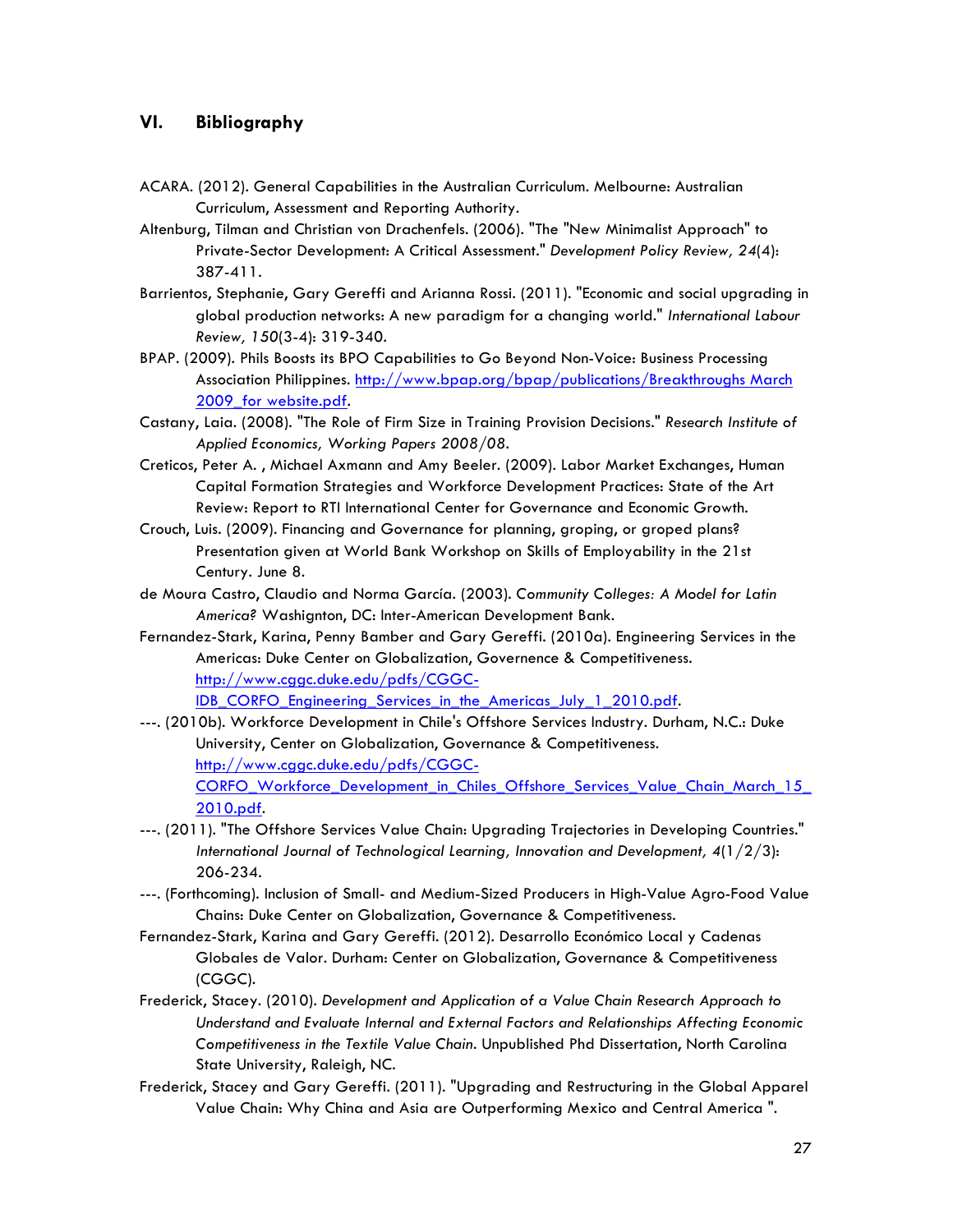*International Journal of Technological Learning, Innovation and Development, 4*(1/2/3): 67– 95.

- Fresh Produce Exporters Association of Kenya. (2010). Kenya Horticulture Council. Retrieved September 29, 2010, from http://www.fpeak.org/khc.html.
- Gereffi, Gary. (1994). The Organization of Buyer-Driven Global Commodity Chains: How US Retailers Shape Overseas Production Networks. In G. Gereffi & M. Korzeniewicz (Eds.), *Commodity Chains and Global Capitalism* (pp. 95-122): Praeger Publishers.
- ---. (1999). "International Trade and Industrial Upgrading in the Apparel Commodity Chain." *Journal of International Economics, 48*(1): 37-70.
- Gereffi, Gary and Karina Fernandez-Stark. (2011). Global Value Chain Analysis: A Primer. Durham, North Carolina, USA: Center on Globalization, Governance & Competitiveness (CGGC) Duke University. http://www.cggc.duke.edu/pdfs/2011-05- 31 GVC analysis a primer.pdf
- Gereffi, Gary, Karina Fernandez-Stark and Phil Psilos. (2011). Skills for Upgrading: Workforce Development and Global Value Chains in Developing Countries. Durham, N.C.: Duke Center on Globalization, Governance and Competitiveness and the Research Triangle Institute.
- Gereffi, Gary, John Humphrey and Timothy Sturgeon. (2005). "The Governance of Global Value Chains." *Review of International Political Economy*: 78-104.
- GIZ. (2012). Grupo de trabajo "Cadenas de valor sostenible y cooperación con el sector privado" de la Red Sectorial (GADeR-ALC). Retrieved March 30, 2012, from http://www.cadenasdevaloryppp.org.
- Humphrey, John and Lizbeth Navas-Alemán. (2010). Value Chains, Donor Interventions and Poverty Reduction: A Review of Donor Practice. Brighton: Institute of Development Studies.
- Humphrey, John and Hubert Schmitz. (2002a). "How Does Insertion in Global Value Chains Affect Upgrading in Industrial Clusters." *Regional Studies, 36*(9): 1017-1027.
- ---. (2002b). "How Does Insertion in Global Value Chains Affect Upgrading in Industrial Clusters?". *Regional Studies, 36*(9): 1017-1027.
- Kaplinsky, Raphael and Mike Morris. (2001). *A Handbook for Value Chain Research*: IDRC.
- Lall, Sanjaya. (2001). *Competitiveness, Technology and Skills*. Cheltenham, U.K. and Northampton, Mass.: Elgar; distributed by American International Distribution Corporation, Williston, Vt.
- Lee, Joonkoo, Gary Gereffi and Janet Beauvais. (2010). "Global Value Chains and Agrifoods Standards: Challenges and Possibilities for Smallholders in Developing Countries." *Proceedings of National Academy of Sciences*: PNAS Early Edition, Dec. 13.
- McPherson, Malcolm F. and Caroline Fawcett. (2009). The Context for Workforce Development Programs: Pathways to Learning in the 21st Century. Toward a Strategic Vision for USAID Assitance in Education, Volume II. Washington, D.C.: JBS International.
- Morris, Mike, Cornelia Staritz and Justin Barnes. (2011). "Value chain dynamics, local embeddedness, and upgrading in the clothing sectors of Lesotho and Swaziland." *International Journal of Technological Learning, Innovation and Development, 4*(1): 96-119.
- Morrison, Andrea, Carlo Pietrobelli and Roberta Rabellotti. (2008). "Global Value Chains and Technological Capabilities: A Framework to Study Learning and Innovation in Developing Countries." *Oxford Development Studies, 36*(1): 39-58.
- Muro, José Francisco. (2012). "Internacionalización de PyMEs: Buenas Prácticas en Programas de Apoyo: El caso de España". Paper presented at the Red de Comercio e Integración Diálogo Subregional de Mesoamérica y República Dominicana. Antigua, Guatemala. Julio 12.